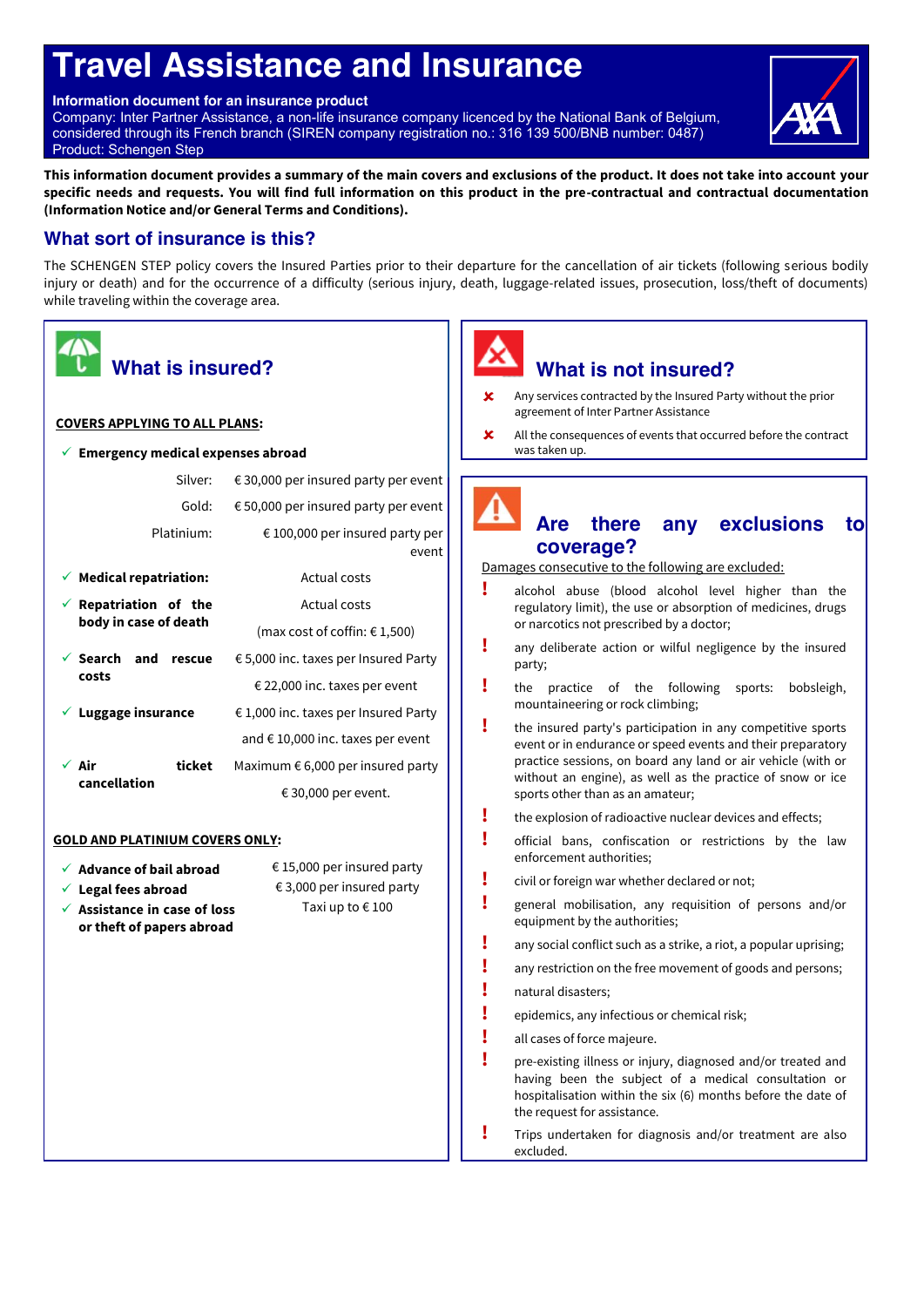

#### **Where am I covered?**

The covers provided by the SCHENGEN STEP Policy apply to private and business Stays made during the period of validity of the Insured Party's Visa in the following coverage area: Schengen Area states (including French overseas areas: Guadeloupe, Martinique, French Guiana, Reunion, Mayotte, Saint Pierre and Miquelon, Saint-Barthelemy, the Collectivity of Saint Martin, Wallis and Futuna, French Polynesia, New Caledonia, French Southern and Antarctic Lands, Clipperton), as well as Bulgaria, Cyprus, Croatia, Ireland, Romania and the United Kingdom.



#### **What are my obligations?**

Non-compliance with the obligations may result in the nullity of the policy, non-provision of cover, suspension of cover. **When taking up the policy**

**-** Provide all the supporting documents requested by the insurer

#### **During the term of the policy**

**-** Pay the premiums

#### **In the event of a claim**

- **-** Regarding the assistance covers: contact AXA Assistance immediately before using any service
- **-** Regarding the insurance cover: the Insured Party must declare the claim to AXA Assistance by email and enclose all the required supporting documents.

## **When and how do I pay?**

AXA Assistance has mandated Insurté to collect, on its behalf, the amount of the premiums due by the Policyholder, to ensure their collection, and to terminate the SCHENGEN STEP Assistance Policy in case of failure to pay outstanding amounts.

#### **When does cover begin and when does it end?**

- The medical assistance covers take effect upon the arrival of the Insured Party in a State within the Covered Area stipulated in 3, subject to the effective receipt of the premium, and ends upon departure from the Covered Area and at the latest 48 hours after the return date stated on the Application Form.
- Other covers take effect at 00:00 on the day of departure stated on the Registration Form for the stay, and at the earliest, at 12:00pm on the day after effective payment of the premium and end on the day of return stated on the Subscription Form.
- **Silver and Gold Plans:** the policy is entered into for the duration of validity of the Insured Party's visa, and cannot exceed ninety (90) consecutive days.
- **Platinium plan:** the policy is entered into for a period of one (1) year from the date the agreement is signed defined below and is renewed for successive periods of one (1) year (**The time limit per stay is 120 days**).

## **How do I terminate the policy?**

You can terminate your membership as provided for in the SCHENGEN STEP General Terms and Conditions, or by the French Insurance Code by sending an e-mail to contact@schengen-step.com.

**INTER PARTNER ASSISTANCE**, a Belgian-law limited company - Capital: 31,702,613 Euros - Non-life insurance company licenced by the National Bank of Belgium (0487), registered at the Brussels Register of Legal Entities under number 415 591 055. Registered office: 166 Avenue Louise - 1050 Ixelles - Brussels-Capital - Belgium.

A French branch office registered at the Nanterre Register of Business and Companies under number 316 139 500, located at 6, rue André Gide 92320 Chatillon, France.

**INSURTE**, a limited-liability company with a capital of € 10,000.00 - Insurance broker registered with ORIAS under number 10 056 187 (www.orias.fr). Registered under number 523 065 860 CAEN register of business and companies. Registered office: 7 Promenade Du Fort - 14000 Caen, France.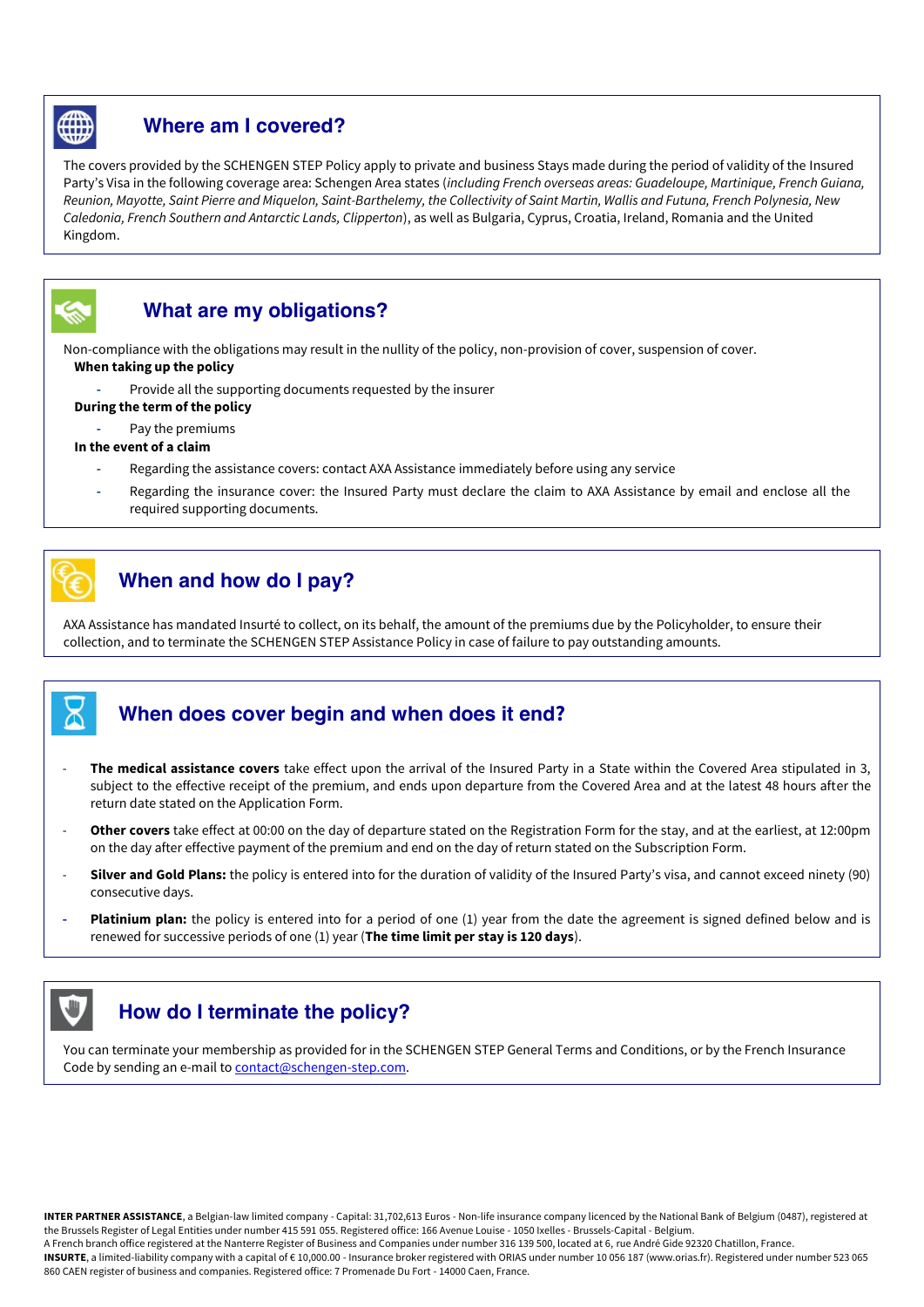

# SCHENGEN STEP GENERAL TERMS AND CONDITIONS

# **What policy have I taken up?**

This **SCHENGEN STEP** Policy is a Policy marketed and managed by:

**Insurté**, a sole-trader limited liability company with a capital of 10,000 Euros, registered with the Caen Register of Business and Companies under number 523 065 860, whose registered office is located at 7 promenade du fort - 14000 Caen - France, an insurance broker registered with ORIAS under number 10 056 187 (www.orias.fr), hereinafter referred to as "**Insurté**".

The Policy is underwritten by:

**INTER PARTNER ASSISTANCE**, a Belgian-law limited company with a capital of 31,702,613 Euros, a non-life insurance company licenced by the National Bank of Belgium (0487), registered at the Brussels Register of Legal Entities under number 415 591 055, whose registered office is located at 166 Avenue Louise - 1050 Ixelles - Brussels-Capital - Belgium, considered through its French branch, registered with the Register of Business and Companies of Nanterre, France under number 316 139 500, located at 6 rue André Gide - 92320 Chatillon, France, represented by Mr Renaud Hardy, Sales Director, duly authorised for the purposes hereof;

INTER PARTNER Assistance, a company belonging to the AXA Assistance Group, is referred to as "AXA Assistance" in this Policy. Inter Partner Assistance (AXA Assistance), as a Belgian-law insurance company, is subject to the prudential supervision of the National Bank of Belgium, located Boulevard de Berlaimont 14 - 1000 Brussels – Belgium - VAT BE 0203.201.340 - RPM Brussels - (www.bnb.be).

Insurté and the French branch of INTER PARTNER Assistance are subject to the control of the French Prudential and Resolution Supervisory Authority (ACPR), located at 61 rue Taitbout – 75009 Paris – France.

The Policy is made up of these General Terms and Conditions, supplemented by the Subscription Form. It is written in French and governed by the French Insurance Code.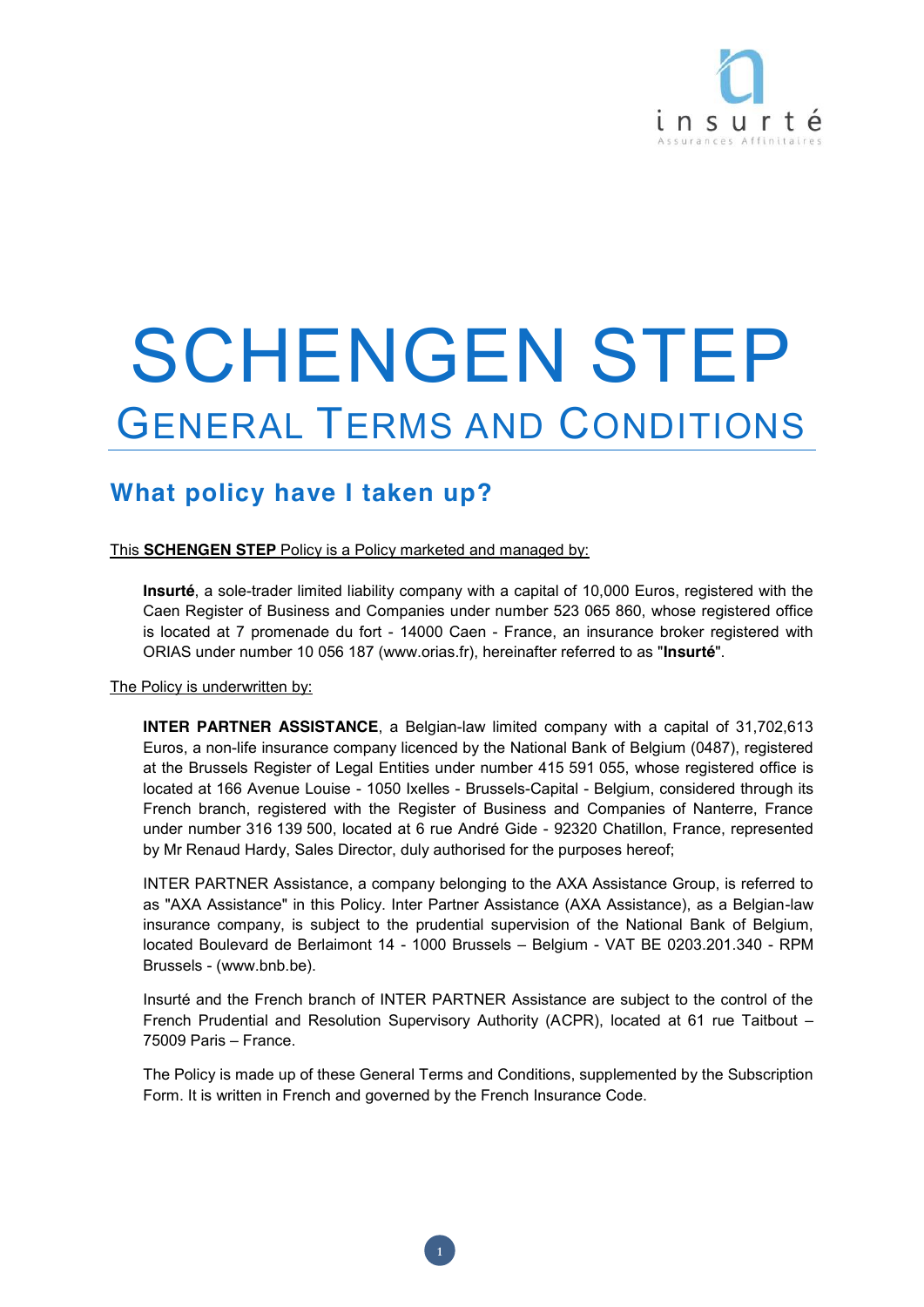

# **Which trips are covered?**

- a) The covers provided by the SCHENGEN STEP Policy apply to private and business Stays made during the period of validity of the Insured Party's Visa in the following coverage area: Schengen Area states (*including French overseas areas: Guadeloupe, Martinique, French Guiana, Reunion, Mayotte, Saint Pierre and Miquelon, Saint-Barthelemy, the Collectivity of Saint Martin, Wallis and Futuna, French Polynesia, New Caledonia, French Southern and Antarctic Lands, Clipperton*), as well as Bulgaria, Cyprus, Croatia, Ireland, Romania and the United Kingdom.
- b) Duration of stays covered depending on which plan is taken up:

Silver and Gold Plans: Private or business stays of up to ninety (90) consecutive days in the Covered Area.

Platinium plan: Private or business stays regardless of the number of arrivals and departures, provided the number of days spent in the Covered Area does not exceed one hundred and twenty (120) consecutive days.

## **What to do when a claim arises?**

#### **For assistance services**

To obtain the covered assistance benefits in case of difficulty following a Covered Event, **the Insured Party must contact AXA Assistance immediately** by any of the following means:

> **Phone: +33 (0)1 55 92 19 05** Fax: +33 (0)1 55 92 40 50

Only assistance services organised by the Insured Party **with the prior agreement of AXA Assistance** can be reimbursed, by sending the original supporting documents and corresponding case number to:

> AXA Assistance Payments Administration Department 6, rue André Gide 92320 Chatillon – France

#### **For the insurance covers**

To obtain the compensation provided under the insurance covers, **the Insured Party must file the claim with AXA Assistance** by any of the following means:

> **Phone: +33 (0)1 49 65 25 61 Fax**: +33 (0)1 55 92 40 41 **Email**: gestion.assurances@axa-assistance.com **By registered mail with acknowledgment of receipt sent to:** AXA Assistance Payments Administration Department 6, rue André Gide 92320 Chatillon – France

**The claim must be filed within 5 working days of having knowledge of the insured event**. Beyond this period, if AXA Assistance suffers any damage due to the Insured Party's late report, the latter loses any right to compensation.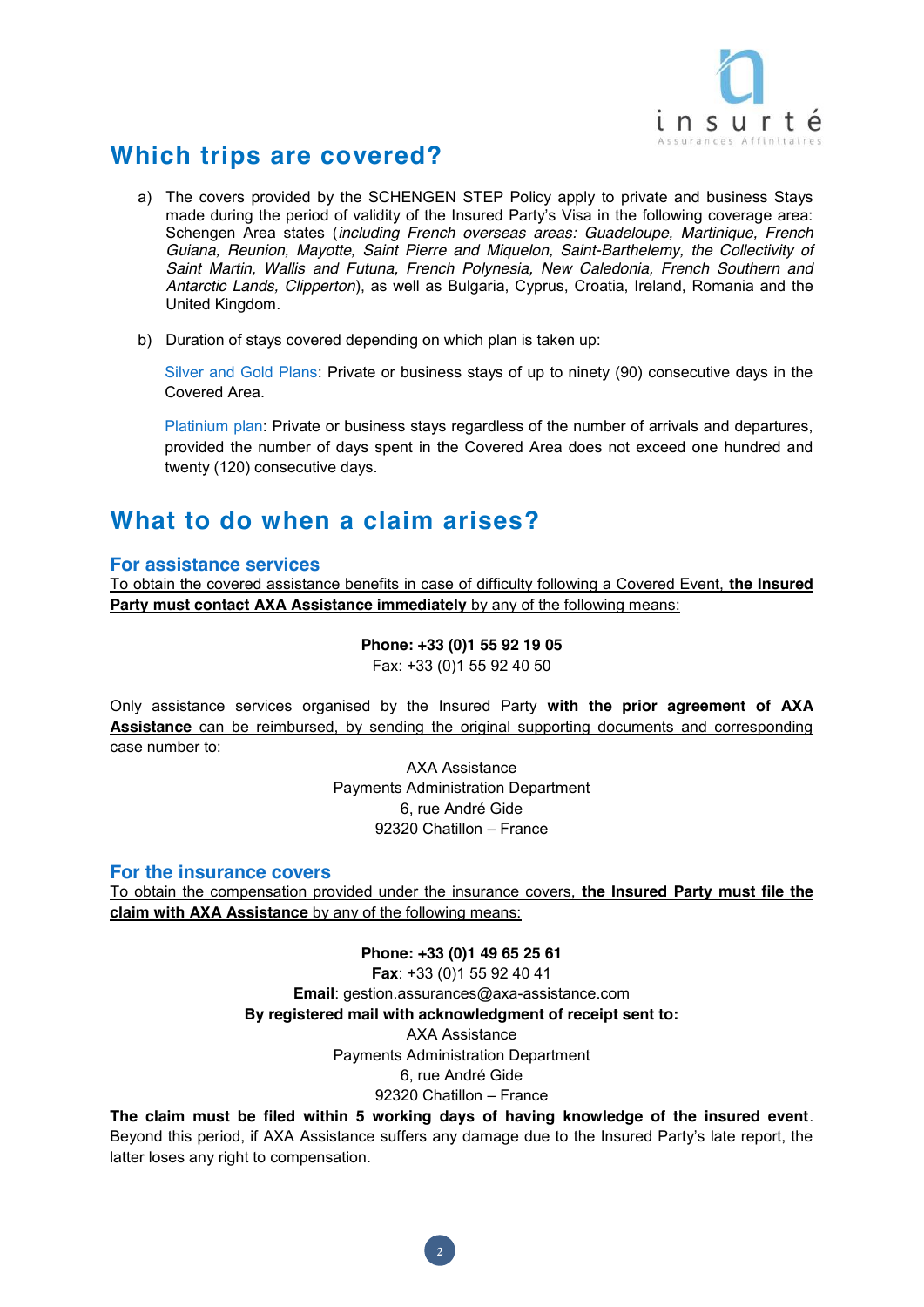

**Reimbursements in the event of a claim or as part of the membership are always made in Euros, based on the exchange rate in effect on the date of payment. Any costs related to foreign exchange will be borne by the Insured Party.**

# **Article 1. How does AXA Assistance help the Insured Party?**

## **1.01 Primary help**

AXA Assistance cannot take the place of the local or national emergency search and rescue services and will not pay any costs arising from their intervention, unless otherwise stated in the policy.

## **1.02 Obligations of AXA Assistance**

AXA Assistance undertakes to use all the means at its disposal to implement the services and covers of this Policy. AXA Assistance cannot be held liable for any business or commercial damage that the Insured Party incurs as a result of a Covered Event that required the intervention of AXA Assistance.

## **1.03 Obligations of the Insured Party**

The Insured Party undertakes to comply with the recommended solutions and to provide AXA Assistance with all evidence to substantiate the validity of his/her request.

## **1.04 Provision of a travel ticket**

When AXA Assistance organises and pays for the Insured Party's transport, the Insured Party undertakes to:

- Either reserve to AXA Assistance the right to use his/her original ticket;
- Or reserve to AXA Assistance the reimbursement he/she has obtained from the tour operator or the issuer of the ticket.

When AXA Assistance organises and pays for repatriation, this is done in one of the following ways:

- By plane in economy class;
- By train in first class;
- $\bullet$  By taxi.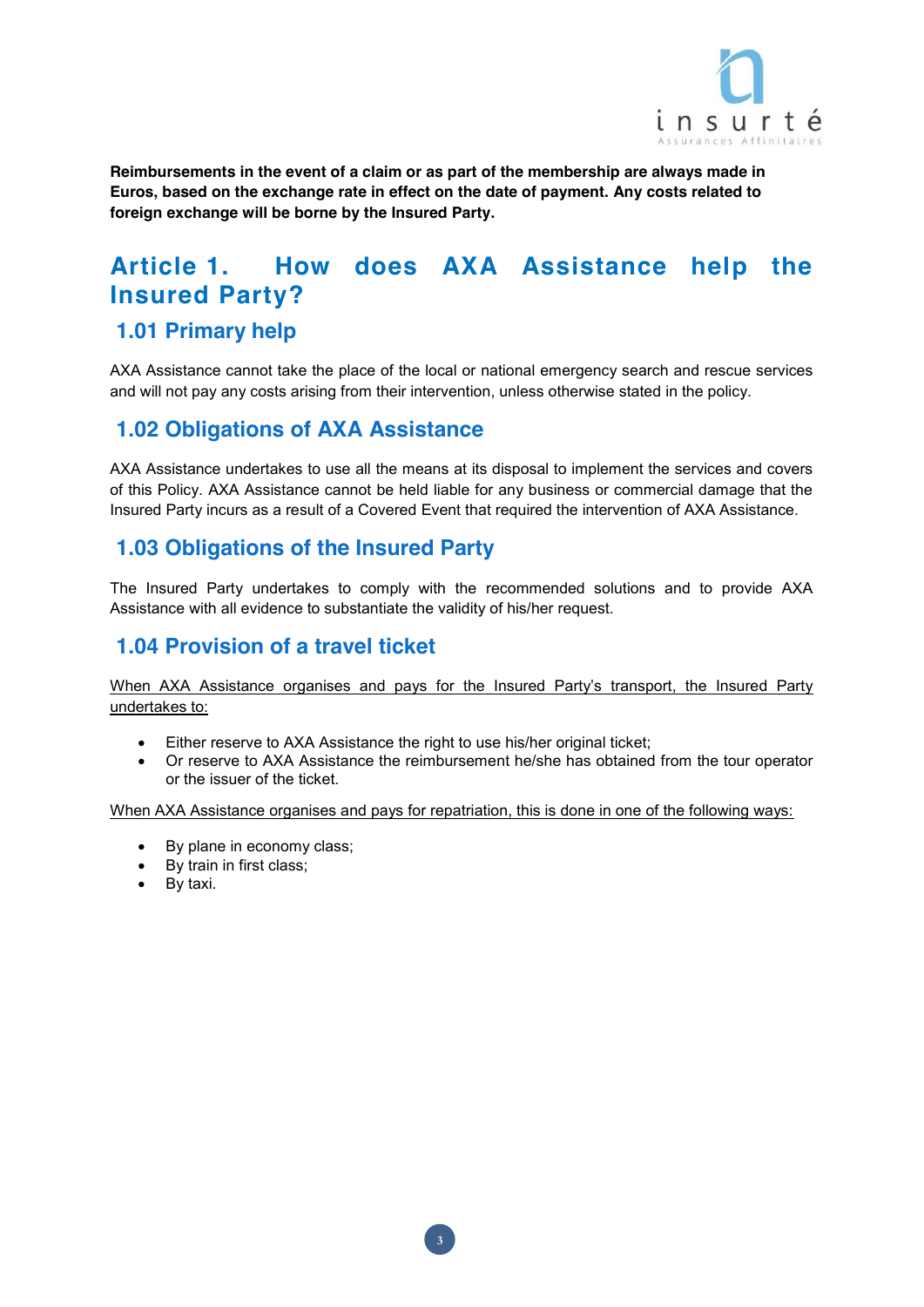

# **Summary of cover**

# **What does AXA Assistance do to help the Insured Party?**

| Page | <b>Covers</b>                                        | <b>Silver</b><br>0802818 | Gold<br>0802819 | <b>Platinium</b><br>0802820 |
|------|------------------------------------------------------|--------------------------|-----------------|-----------------------------|
|      | Medical repatriation                                 |                          |                 |                             |
|      | Sending a doctor to attend the insured party abroad  |                          |                 |                             |
|      | Costs of additional stay                             |                          |                 |                             |
|      | Visit by a relative                                  |                          |                 |                             |
|      | Accompanying minor children                          |                          |                 |                             |
|      | Early return                                         |                          |                 |                             |
|      | Repatriation in case of death                        |                          |                 |                             |
|      | Medical expenses insurance                           |                          |                 |                             |
|      | "Zen Travel" Trip Cancellation                       |                          |                 |                             |
|      | Luggage Insurance                                    |                          |                 |                             |
|      | Search and rescue costs                              |                          |                 |                             |
|      | Organisation of services                             |                          |                 |                             |
|      | Advance of bail abroad                               |                          |                 |                             |
|      | Legal fees abroad                                    |                          |                 |                             |
|      | Medical information and advice                       |                          |                 |                             |
|      | Transmission of urgent messages                      |                          |                 |                             |
|      | Assistance in case of loss or theft of papers abroad |                          |                 |                             |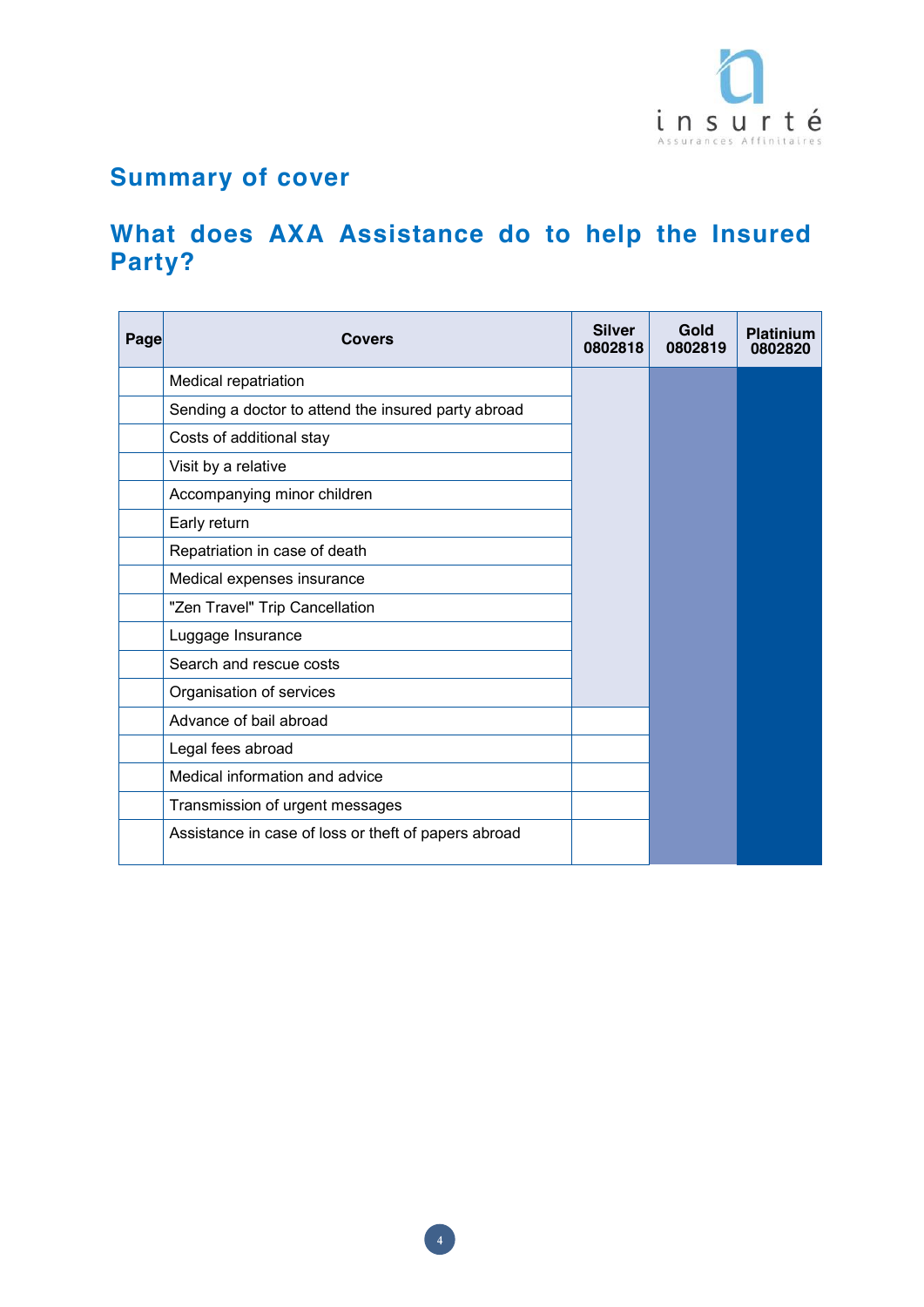

# TABLE OF CONTENTS

| ARTICLE 1.                                                         |  |
|--------------------------------------------------------------------|--|
| 1.01<br>1.02<br>1.03<br>1.04                                       |  |
|                                                                    |  |
| ARTICLE 2.                                                         |  |
| ARTICLE 3.                                                         |  |
| ARTICLE 4.                                                         |  |
| 4.01<br>4.02<br>4.03<br>4.04                                       |  |
| 4.05<br>4.06<br>4.07                                               |  |
| 4.08<br>ARTICLE 5.                                                 |  |
| 5.01<br>5.02<br>ARTICLE 6.                                         |  |
| 6.01<br>6.02<br>6.03<br>6.04<br>6.05<br>ARTICLE 7.                 |  |
| 7.01<br>7.02<br>7.03<br>7.04<br>7.05<br>7.06<br>7.07<br>ARTICLE 8. |  |
| 8.01<br>8.02<br>8.03<br>ARTICLE 9.                                 |  |
| 9.01<br>9.02<br>9.03<br>9.04                                       |  |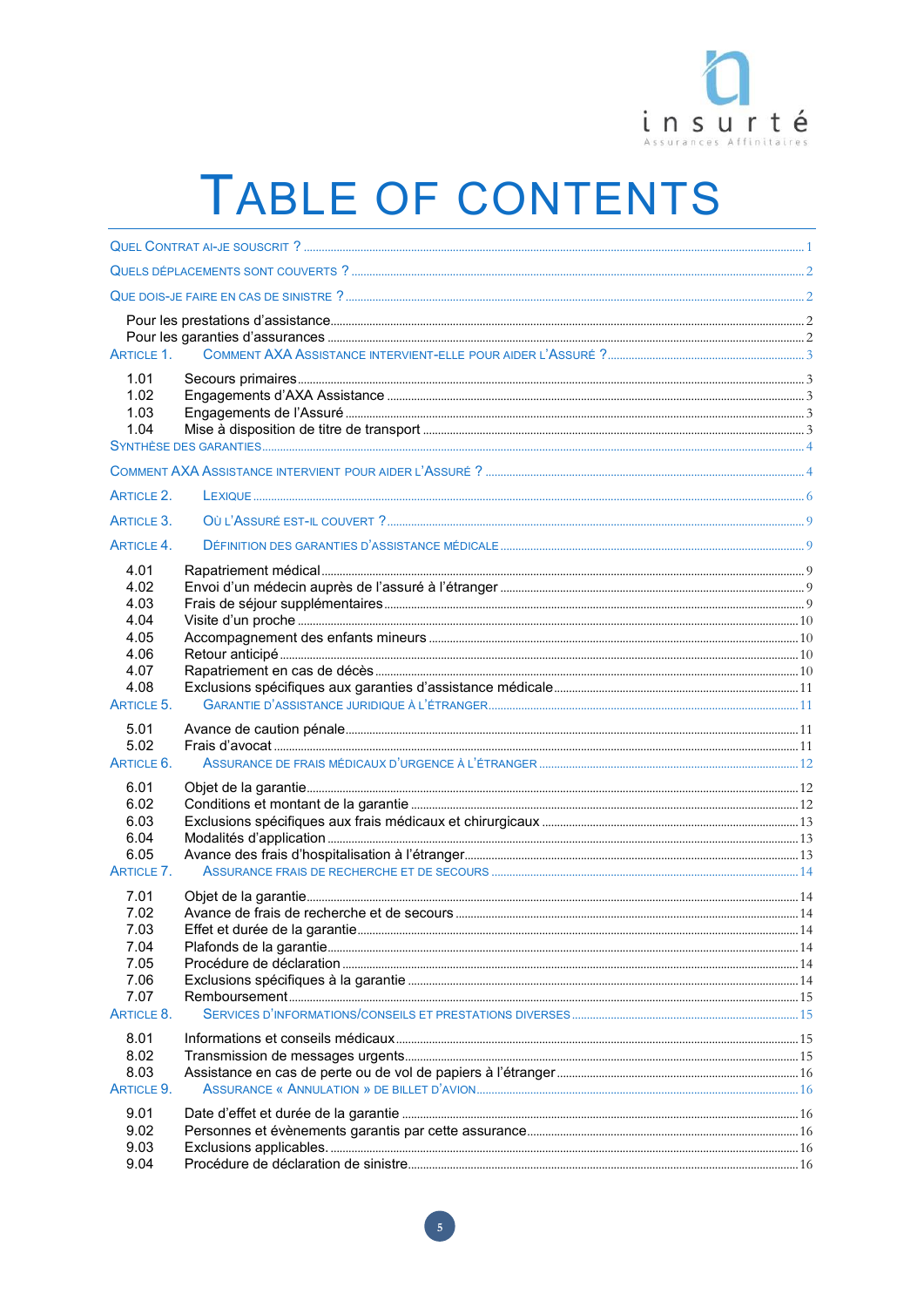

| 9.05<br>ARTICLE 10.         |  |
|-----------------------------|--|
|                             |  |
| 10.01                       |  |
| 10.02                       |  |
| 10.03                       |  |
| 10.04                       |  |
| 10.05                       |  |
| 10.06                       |  |
| 10.07                       |  |
| 10.08                       |  |
| 10.09<br><b>ARTICLE 11.</b> |  |
|                             |  |
| <b>ARTICLE 12.</b>          |  |
| <b>ARTICLE 13.</b>          |  |
| 13.01                       |  |
| 13.02                       |  |
| 13.03                       |  |
| 13.04                       |  |
| 13.05                       |  |
| 13.06                       |  |
| 13.07                       |  |
| 13.08                       |  |
| <b>ARTICLE 14.</b>          |  |
| 14.01                       |  |
| 14.02                       |  |
| 14.03                       |  |
| 14.04                       |  |
| 14.05                       |  |
| 14.06                       |  |
| 14.07                       |  |

#### **Article 2. Vocabulary**

In these General Terms and Conditions, words or expressions starting with a capital letter have the following meaning:

#### **INSURED PARTY**

The natural person named in the Subscription Form.

#### **SERIOUS INJURY**

Injury or illness of a nature likely to threaten the Insured Party's life or bring about a significant deterioration in the condition of the Insured Party in the short term if proper care is not provided immediately.

Here, "injury" means any injury resulting from the sudden and violent action of an unpredictable external cause beyond the control of the Insured Party.

Here, "illness" means any sudden, unpredictable change in the Insured Party's health observed by a competent medical authority.

#### **MEDICAL AUTHORITY**

A person who holds a degree in medicine or surgery currently valid in the country where the Insured Party is located.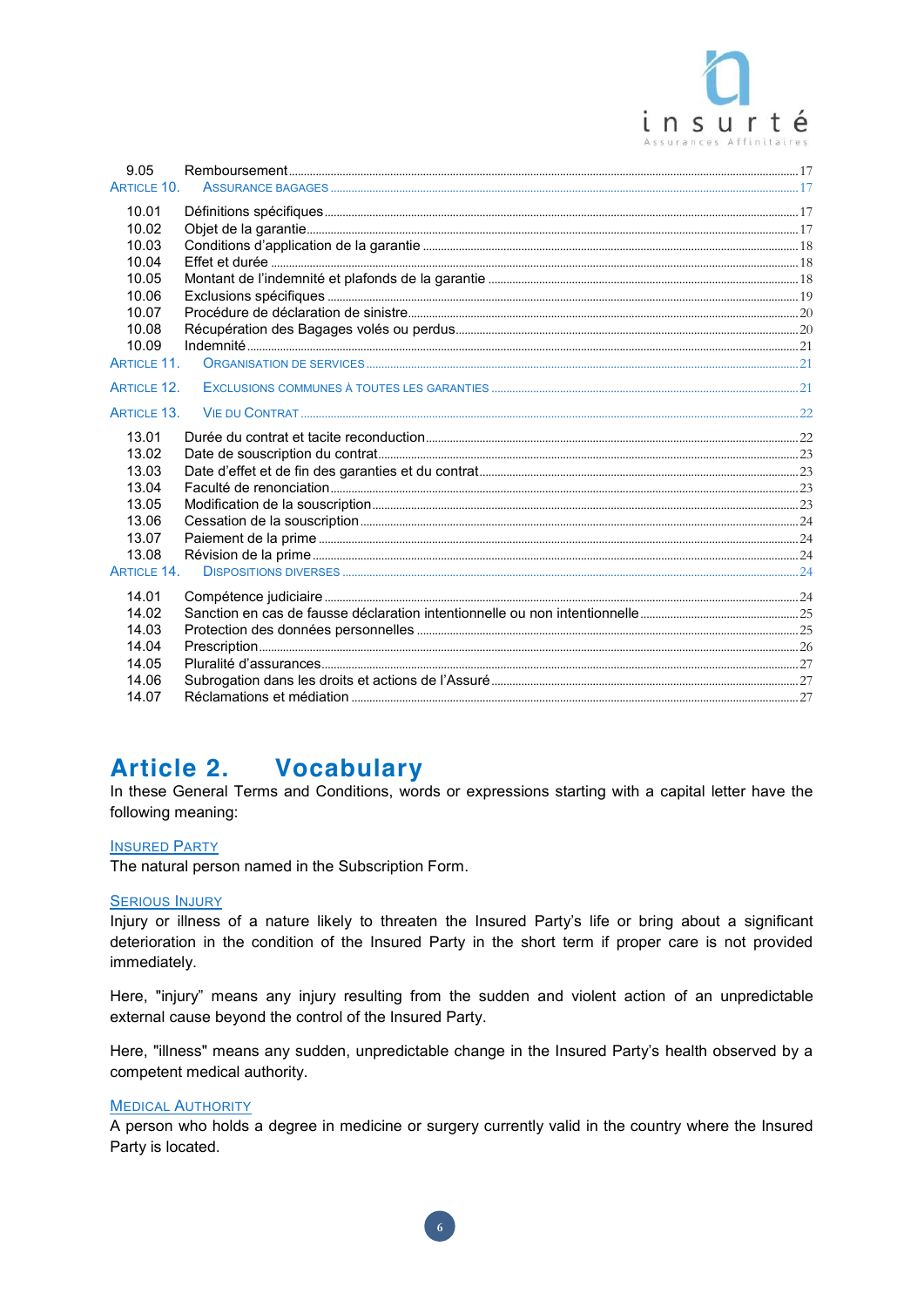

#### AXA ASSISTANCE

INTER PARTNER Assistance Branch for France, as defined in the preamble to this Policy.

#### NATURAL DISASTERS

A phenomenon such as an earthquake, volcanic eruption, tidal wave, flood or natural disaster caused by the abnormal intensity of a natural agent and acknowledged as such by the public authorities.

#### GENERAL TERMS AND CONDITIONS

These General Terms and Conditions list the benefits and covers that the Insured Party enjoys as well as how they are implemented. The Insured Party is only entitled to those benefits and covers listed on the Subscription Form.

#### SUBSCRIPTION FORM

The Subscription Form specific to each Policyholder lists the Insured Parties **(up to 10 persons)** and information on the covered stay (in-force and end dates, covered area, total amount of stay) as well as the plan and options taken up.

#### **POLICY**

The Insurance Policy drawn up by AXA Assistance including the General Terms and Conditions and the Subscription Form.

#### **RESIDENCE**

The usual primary residence of the Insured Party. It must be located either in a country in Zone E or in a country of Zone M, and **outside the Covered Area**.

#### LENGTH OF STAY

**Silver and Gold Plans**: the stay, which is the subject of the covers under this Policy, cannot exceed the duration of validity of the Insured Party's Visa and the **maximum of ninety (90) consecutive days**.

**Silver and Gold Plans**: the stays, which are the subject of the covers under this Policy, cannot exceed the duration of validity of the Insured Party's Visa and the **maximum of one hundred and twenty (120) consecutive days**.

#### MEDICAL TEAM

The AXA Assistance medical assistance organisation.

#### SCHENGEN SPACE

The area of free movement of persons between the Schengen Agreement signatory States (Treaty of Amsterdam, 1999), France's overseas territories, and States applying its provisions without being signatories to it (the Principalities of Andorra and Monaco).

#### ABROAD

All countries located **outside the country of Residence** and in the Covered Area.

#### ACCOMMODATION EXPENSES

Costs of hotels, breakfasts included, and taxis necessary for the delivery of the benefits that AXA Assistance organises and pays for under this policy. Any provisional housing solution not organised by AXA Assistance will not give rise to any compensation.

**7**

#### FRANCE

Metropolitan France.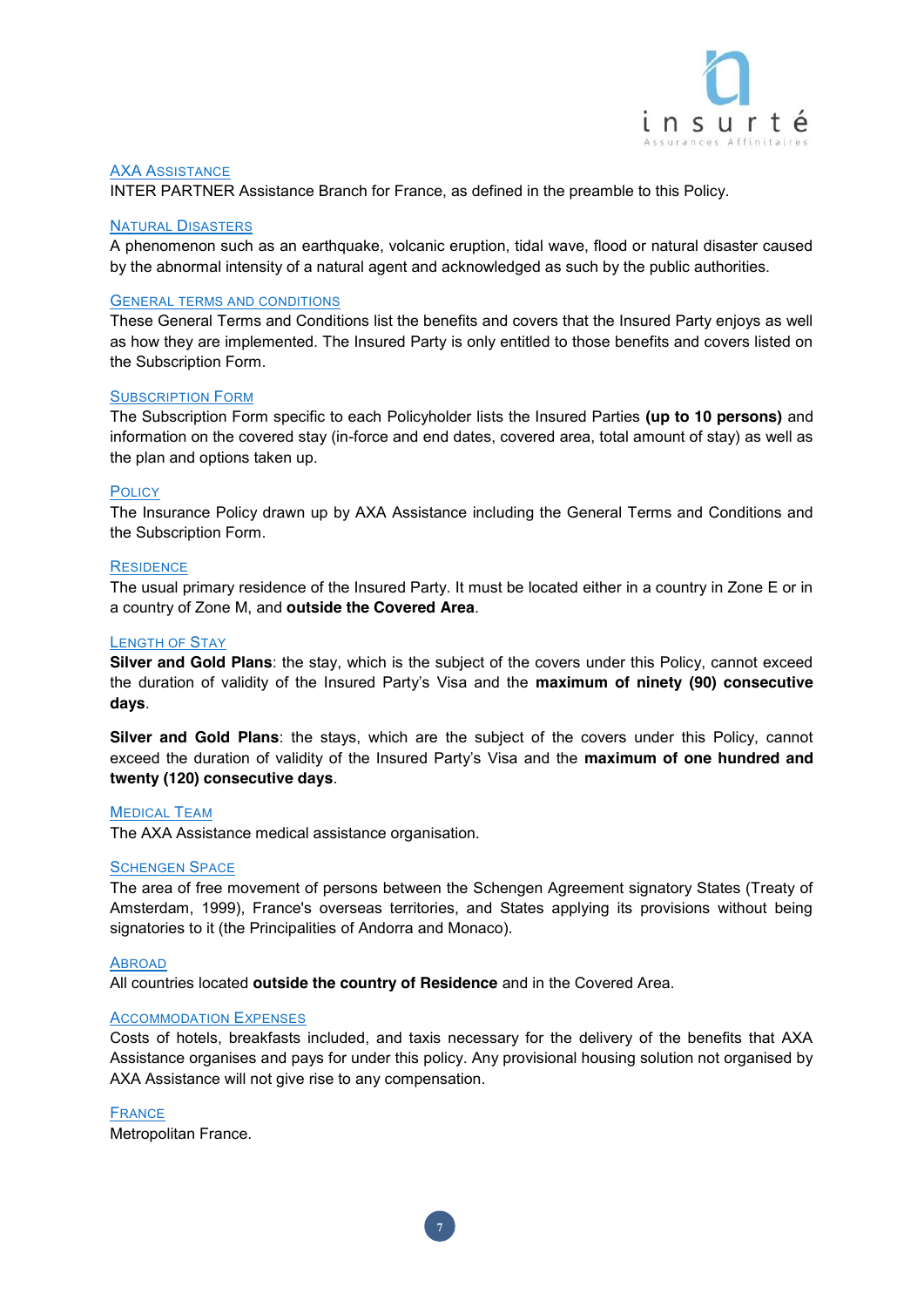

**Excess** The portion of the damages to be paid by the Insured Party.

#### EMERGENCY HOSPITALISATION

An unplanned, medically-prescribed stay that cannot be delayed, of at least 24 hours in a public or private healthcare establishment for the purposes of receiving medical or surgical treatment for serious bodily harm.

#### CHRONIC DISEASE

A disease that is evolving and requires regular monitoring and/or treatment.

#### FAMILY MEMBERS

The Insured Party's lawful or common-law spouse or civil partner, his/her ascendants or descendants or those of his/her spouse, his/her parents-in-law, siblings, brothers-in-law, sisters-in-law, children-inlaw, or those of his/her spouse.

Their country of residence must be the same as the Insured Party's.

#### RELATIVE

Natural person designated by the Insured Party, or one of his/her heirs and assigns. This person must have the same country of residence as the Insured Party.

#### **STAY**

Ticket, package tour (tour operator, cruise, bus operator, etc) or custom combination (flight-only and rental, etc), vacation rental, booked with the tour operator and whose dates, destination and cost are included to the Special Terms and Conditions.

#### **POLICYHOLDER**

A natural person who has taken up the SCHENGEN STEP policy, designated as such on the Subscription Form and who undertakes to pay the insurance premium.

#### MEDICAL ORGANISATION

Public or private organisation adapted to each particular case and defined by the AXA Assistance Medical Team.

#### **TICKET**

In the context of public passenger transport, this means the document that enables the Insured Party to substantiate the payment of the transport.

#### GEOGRAPHICAL ZONES

The geographical zone is the zone in which the insured party has his/her domicile, it is stated on the Subscription Form.

The Geographical Zones are as follows:

- x **Zone (E)** means Albania, Kosovo, Algeria, Egypt, Jordan, Lebanon, Byelorussia, Bosnia and Herzegovina, Israel, Macedonia, Morocco, Moldova, Montenegro, Serbia, Tunisia, Turkey, Ukraine.
- x **Zone (M)** means the **Worldwide, excluding the countries included in the Covered Area.**

#### COVERED AREA

The geographical zone specified in article 3 in which the Insured Party travels, as specified on the Subscription Form.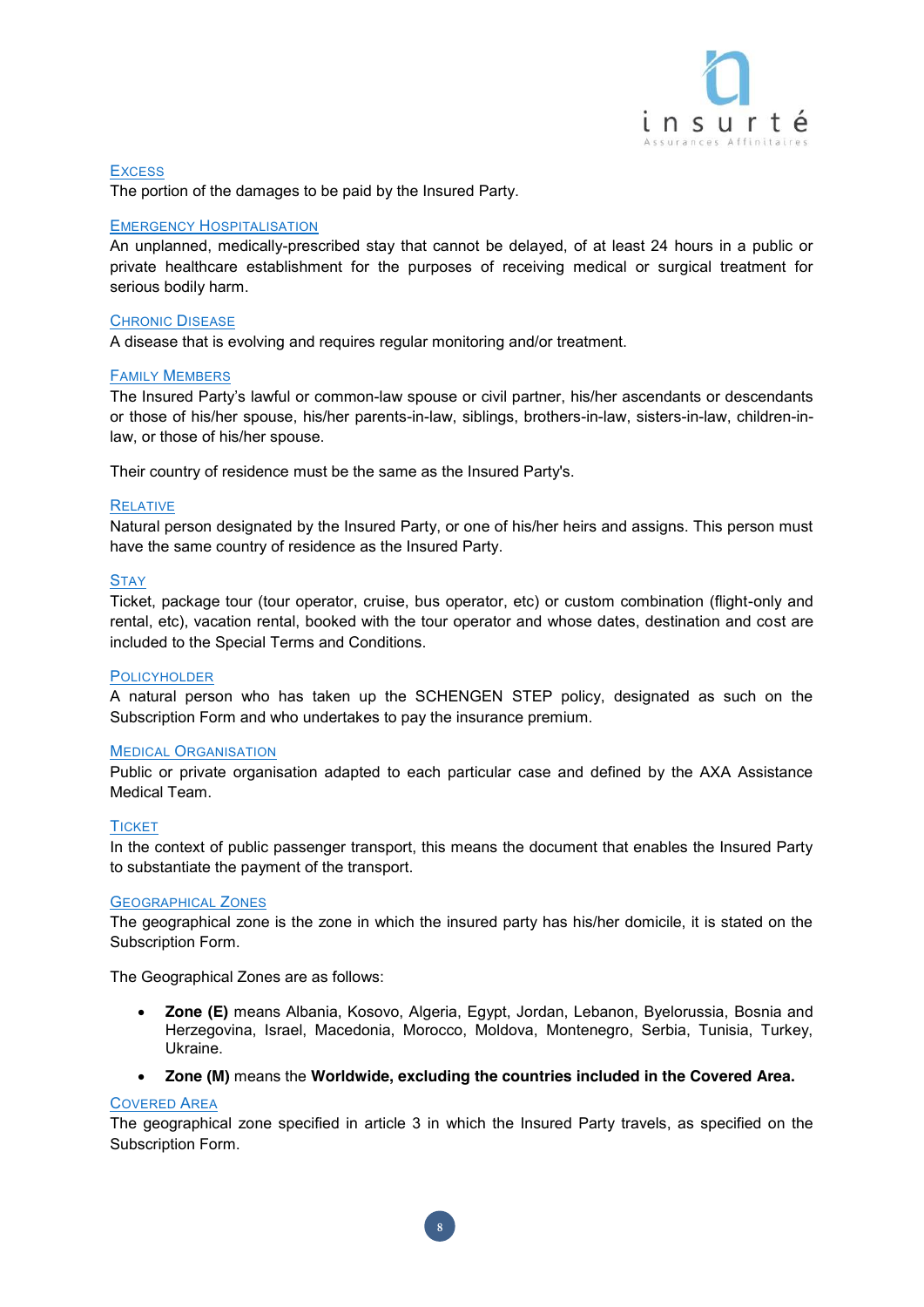

# **Article 3. Where is the Insured Party covered?**

The Insured Party is covered for the length of the stay, within the limit of the period of validity of the visa, subject to terms and conditions below.

**The Covers operate in the following covered area:** States of the Schengen Space (including French overseas areas: Guadeloupe, Martinique, French Guiana, Reunion, Mayotte, Saint Pierre and Miquelon, Saint-Barthelemy, the Collectivity of Saint Martin, Wallis and Futuna, French Polynesia, New Caledonia, French Southern and Antarctic Lands, Clipperton), as well as Bulgaria, Cyprus, Croatia, Ireland, Romania and the United Kingdom**:**

**Except for the following cover, which operates in the Insured Party's Geographical Zone:**

• Travel insurance cancellation,

## **Article 4. Definitions of the assistance covers**

**The Insured Party is entitled to assistance covers 4.01 to 4.08 if he/she is in difficulty as a result of an injury or death of one or more insured parties.**

## **4.01 Medical repatriation**

The AXA Assistance medical team will contact the attending doctor on site and take decisions that best suit the Insured Party's state of health based on the information gathered and medical requirements.

If the AXA Assistance medical team recommends repatriation of the Insured Party to a medical organisation or his/her Home, AXA Assistance will organise and pay for its implementation.

If the Insured Party is hospitalised in a medical organisation outside of the hospital sector of his/her home, AXA Assistance will organise and pay for his/her transfer to his/her home.

Decisions concerning the choice of repatriation destination, place of hospitalisation, date, need for accompaniment, and means used for the repatriation will be made exclusively by the AXA Assistance medical team.

**Any refusal of the solution proposed by AXA Assistance's medical team will result in the forfeiture of the medical assistance benefits.**

## **4.02 Sending a doctor to attend the insured party abroad**

If the circumstances so require, AXA Assistance's medical team may decide to send a doctor to the Insured Party in order to better assess what to do for his/her repatriation.

## **4.03 Costs of additional stay**

If the Insured Party is hospitalised or if the AXA Assistance medical team recommends an extension of his/her stay away because of his/her state of health, AXA Assistance organises and pays his/her costs for the additional stay.

AXA Assistance's cover operates until the date he/she is repatriated, **but not exceeding five (5) consecutive nights and up to € 80 per night per insured party**.

**9**

**This cover excludes cover "4.04 Visit by a relative".**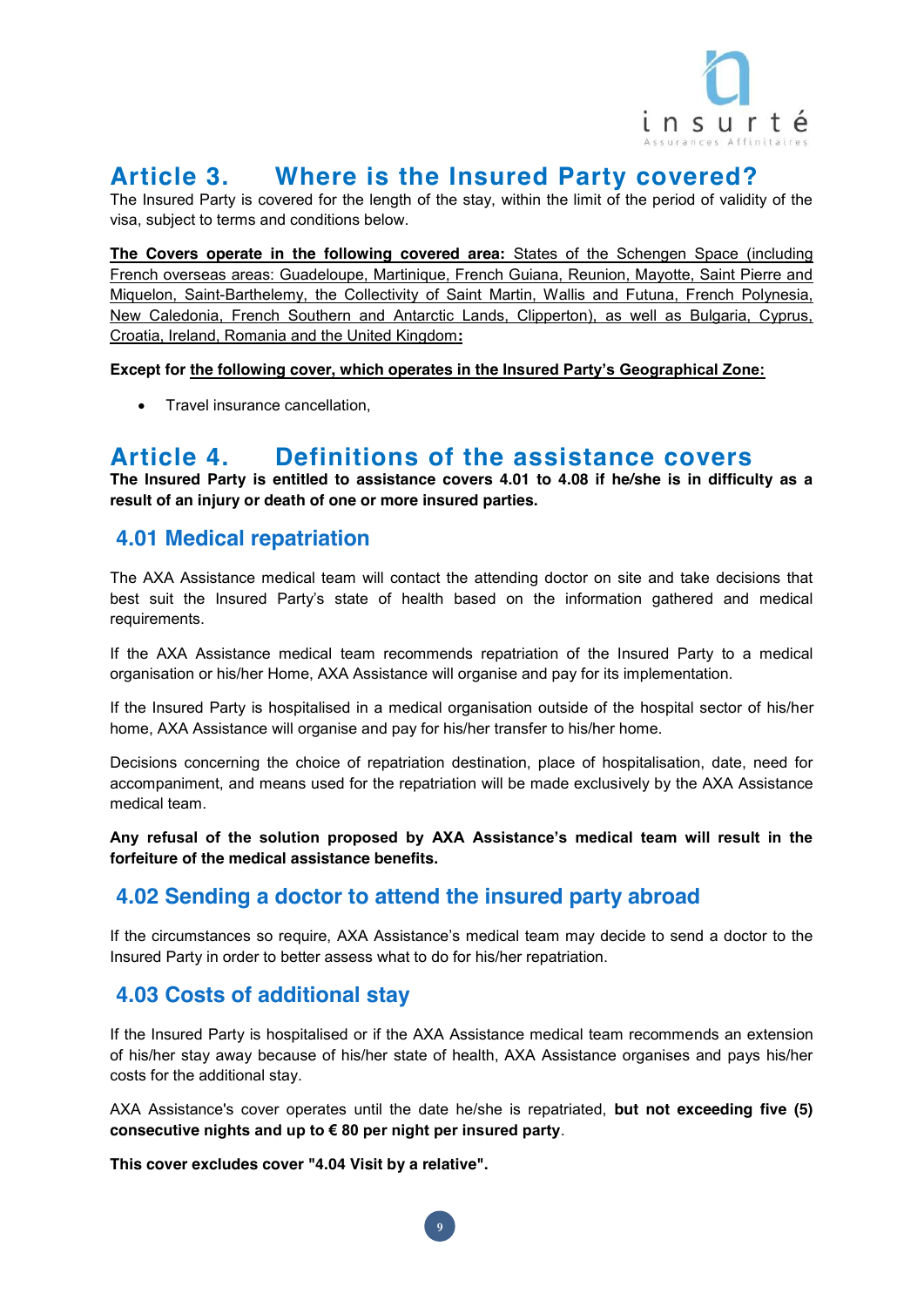

## **4.04 Visit by a relative**

If the Insured Party is hospitalised for more than three (3) consecutive days (or starting on the first day if it involves a minor or a life-threatening condition), AXA Assistance will organise and pay for the round-trip transport and on-site accommodation costs a family member or one of his/her relatives (two transport tickets if it involves a minor) so that they can visit him/her.

The AXA Assistance cover operates until the date the Insured Party is repatriated, **but not exceeding five (5) consecutive nights and up to € 80 per night per insured party**.

**This cover excludes cover "4.03 Costs of additional stay".**

## **4.05 Accompanying minor children**

If the Insured Party is hospitalised or repatriated, in the absence of a major member of the family to keep the insured minor children, AXA Assistance organises and pays for their return home.

AXA Assistance also pays for the round-trip ticket and the expenses of a major accompanying person for **up to two (2) consecutive nights and up to € 80 per night**.

## **4.06 Early return**

If the Insured Party's presence at home is required as a result of:

- Death, or hospitalization for more than three (3) days in his country of residence (hospitalization without excess if life-threatening or in the case of a minor) of a member of his/her family or their tutor,
- Serious damage to his/her principal residence, farm or business premises, which requires his/her to be present on the spot to carry out the necessary protective measures.

AXA Assistance will organise and pay for:

- Either his/her return trip and that of the insured members of his/her family traveling with him,
- Or his/her round-trip.

## **4.07 Repatriation in case of death**

AXA Assistance will organise and pay for the repatriation of the Insured Party's body or ashes from the place of death to the place of burial in his/her country of residence.

AXA Assistance will pay the costs of post-mortem, placing in a coffin and making the necessary transport arrangements.

The cost of transport of the coffin will be paid **up to € 1,500**.

#### **The family of the deceased will pay the costs of the funeral, ceremony, local transportation, burial or cremation.**

AXA Assistance will be solely responsible for choosing the companies involved in the repatriation process.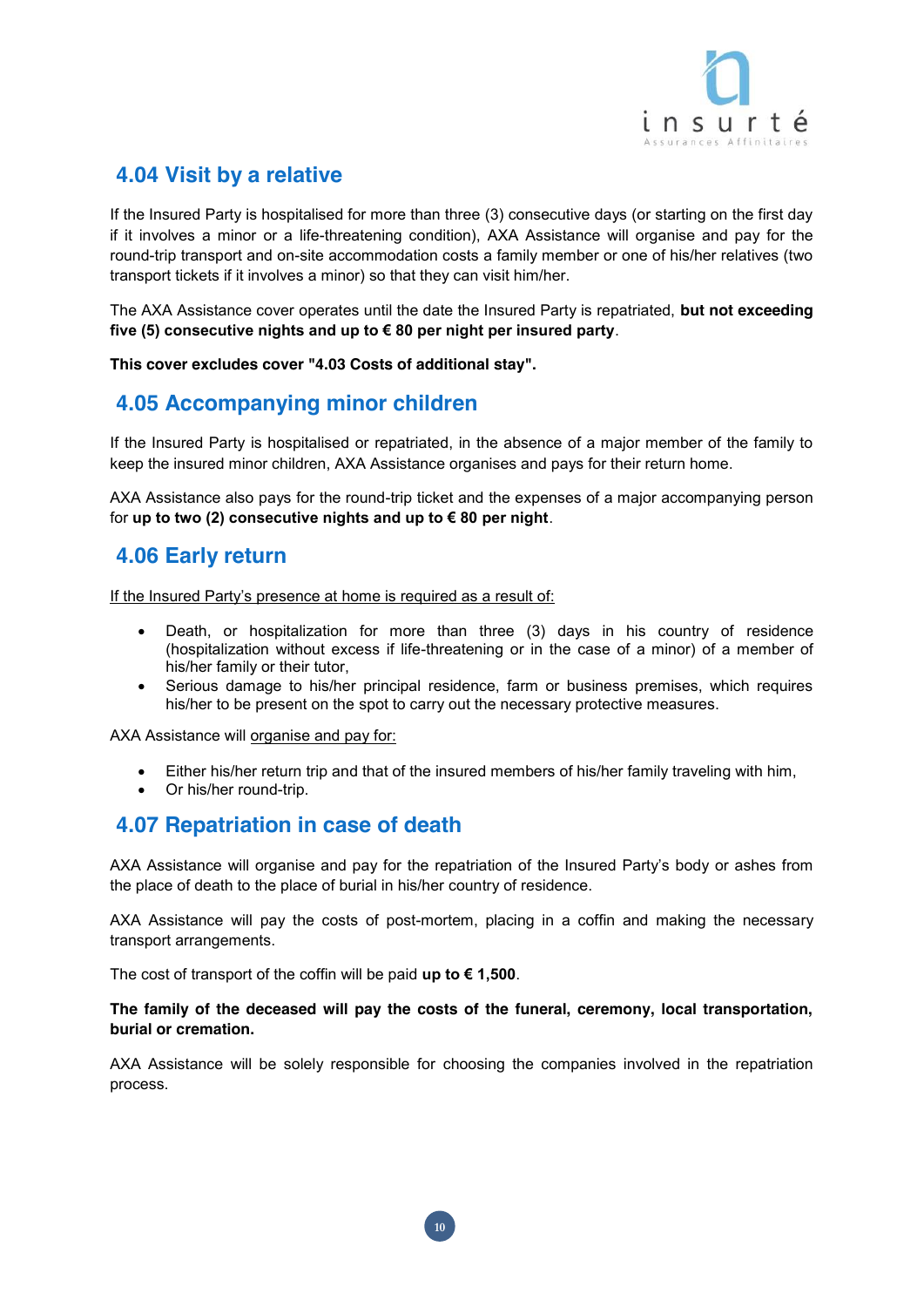

## **4.08 Exclusions specific to the medical assistance covers**

**The following are excluded and will not trigger the intervention of AXA Assistance, or be the subject of compensation for any reason whatsoever:**

- x **All interventions and/or reimbursements relating to medical visits, check-ups, and preventive screenings;**
- **E** Benign conditions or lesions that can be treated on site and do not prevent the Insured **Party from continuing his/her stay;**
- **EXECOVER ADIMENT ADIMENT SHEADED IS A REPOSED FOR DEADIMENT IS READIMENT ADIMENT SHEADIMENT SHEADIMENT ADIMENT SHEADIMENT ADIMENT SHEADIMENT ADIMENT SHEADIMENT SHEADIMENT SHEADIMENT SHEADIMENT SHEADIMENT SHEADIMENT SHEADI scheduled treatments;**
- **•** Pre-existing illness or injury, diagnosed and/or treated and having been the subject of a **medical consultation or hospitalisation within the six (6) months prior to the date of the request for assistance;**
- x **Any sequels (check-up, additional treatments, relapses) from a condition having given rise to a repatriation;**
- x **Cosmetic surgery;**
- x **Suicide attempts and their consequences;**
- **Travel undertaken for diagnosis and/or treatment:**
- x **Consequences of the lack, impossibility, or sequels of a vaccination or treatment necessitated or imposed by a trip;**
- x **Repetitive transport necessitated by his/her state of health.**

# **Article 5. LEGAL ASSISTANCE ABROAD COVER**

#### **The Insured Party is entitled to covers 5.01 and 5.02 only if he/she has taken up the Gold or Platinium Plan.**

If the Insured Party is the subject of court proceedings following an unintentional infringement of local laws outside his/her country of residence, which occurred as part of his/her private life, ie for acts unrelated to the performance of a business activity, AXA Assistance undertakes to deliver the below benefits to him/her:

## **5.01 Advance of bail**

AXA Assistance, upon presentation of a security deposit, or signing of an acknowledgement of debt, will advance any bail that is required by the local court authorities for the release of the Insured Party or to enable him/her to avoid incarceration, **up to € 15,000 per Insured Party.** This advance will be paid directly to the local court authority or to any organisation or person designated by it.

The Insured Party will be required to:

- Designate AXA Assistance directly as the recipient of the funds in case of reimbursement of the deposit decided by the court authority and, in case of a reimbursement sent directly to the him/her, immediately return the reimbursed amount to AXA Assistance;
- Reimburse the advanced funds within thirty (30) days of the court decision becoming enforceable;
- $\bullet$  In any case, reimburse AXA Assistance within sixty (60) days from the date of payment.

## **5.02 Legal fees**

AXA Assistance will cover legal fees **up to € 3,000 per insured party**.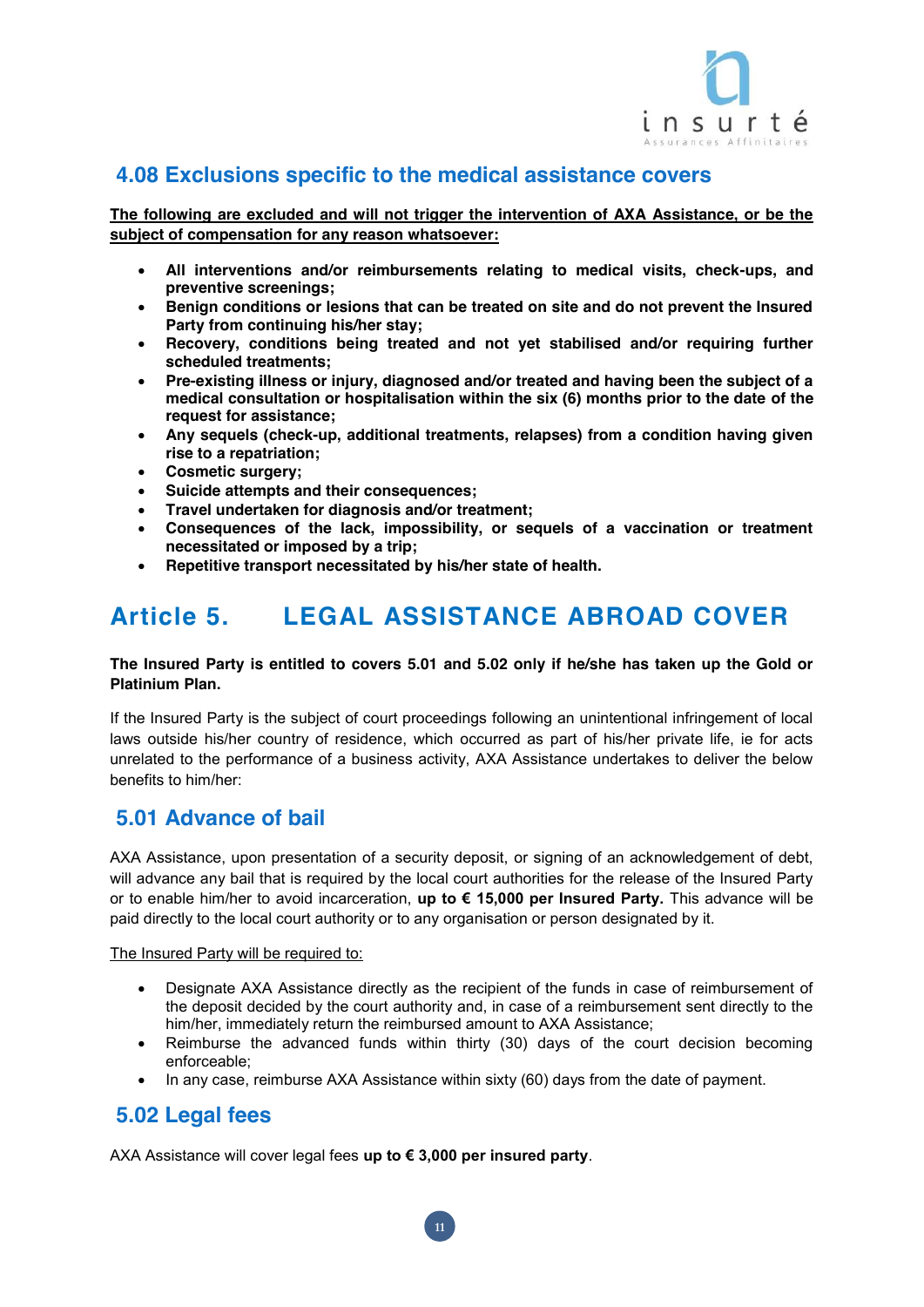

# **Article 6. Emergency medical expenses abroad insurance**

# **6.01 Purpose of the cover**

The Insured is covered for the reimbursement of his/her emergency medical expenses resulting from an injury occurring and observed abroad during the period of validity of the covers, for which the Insured Party remains responsible.

In the event that these paying institutions do not pay for the medical and/or hospitalisation costs incurred, AXA Assistance will reimburse the Insured Party for these costs up to the cover limit, provided he/she sends the following to AXA Assistance:

- The original invoices for the medical and surgical costs;
- The certificate of refusal to pay issued by the paying institution.

**Medical costs eligible for benefits**: cost of medical visits, consultations, pharmacy, nursing, medical and surgical hospitalisation including medical and surgical fees, and, in general, any medical or surgical procedure associated with his/her condition.

## **6.02 Conditions and amount of the cover**

This cover is valid only under the following conditions:

- The cover applies only to costs prescribed by a medical authority and incurred abroad during the period of validity of the covers;
- The cover applies only to costs approved by AXA Assistance, substantiated by the sending of a case number to the Insured Party or any person acting on his/her behalf, provided his/her request is found to be valid;
- In case of hospitalisation, except in cases of force majeure, AXA Assistance must be advised of the Insured Party's hospitalisation within 24 hours of the date mentioned on the hospitalisation certificate;
- The Insured Party must accept any change of hospital facility recommended by the AXA Assistance team;
- In all cases, the doctor assigned by AXA Assistance must be able to visit him/her and have free access to his/her medical record, in the strictest compliance with the code of practice;
- The cover ends automatically on the date when AXA Assistance repatriates him/her.

#### AXA Assistance will pay up to:

| Plan taken up  | Limit per insured party per event |
|----------------|-----------------------------------|
| Silver Plan    | € 30,000                          |
| Gold plan      | € 50,000                          |
| Platinium plan | € 100.000                         |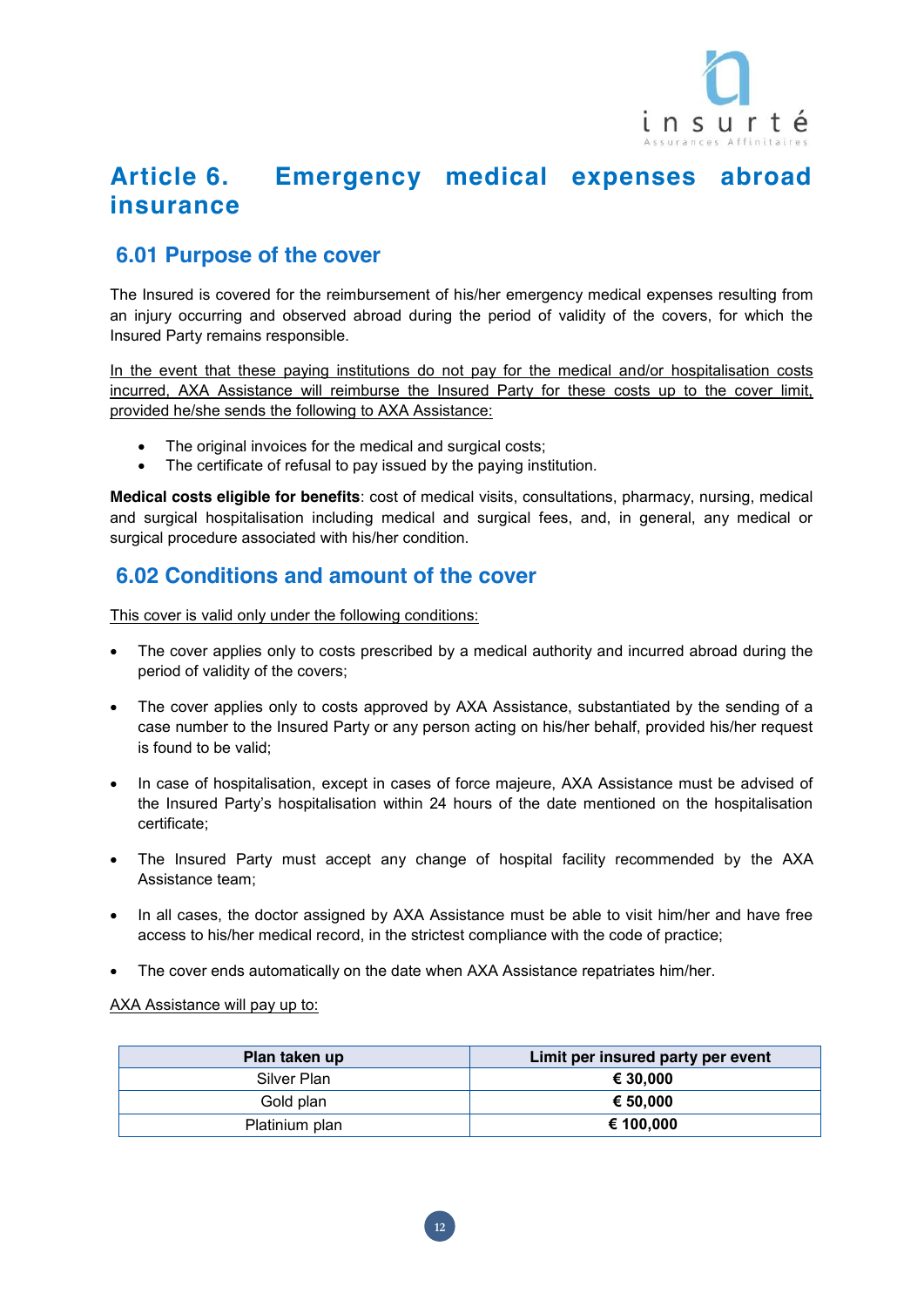

AXA Assistance will pay for emergency dental costs expenses **up to € 150 per Insured Party per stay**. In all cases, an **excess amount of € 30 per Insured Party will be applied**.

## **6.03 Exclusions specific to medical and surgical expenses**

**The exclusions common to all the covers under this Policy and the exclusions specific to medical assistance apply.**

**In addition, the following costs will not be advanced, reimbursed, or paid:**

- x **Costs incurred in the Insured Party's country of residence;**
- x **Vaccination costs;**
- x **Costs of prostheses, devices, eyeglasses and contact lenses;**
- Costs of surgical procedures and treatments of an aesthetic nature not resulting from an **accident;**
- x **Costs of stays in convalescent and rehabilitation homes.**

## **6.04 Practical application details**

The Insured Party must send the following information and documents to AXA Assistance:

- The nature, circumstances, date, and place of occurrence of the injury that necessitated the payment of medical expenses on site;
- A copy of the prescriptions issued;
- A copy of the invoices for all the medical expenses incurred;
- The original reimbursement forms/statements from any paying institution concerned;
- For accidents, the name and address of the responsible party and, if possible, of the witnesses, indicating whether a formal report or other report was made by the representatives of the authorities;
- In general, all documents likely to make it possible to produce an accurate assessment of the actual costs remaining to be paid by him/her;
- In addition, the Insured Party must send a confidential package for the attention of the Medical Director of AXA Assistance containing the medical records of hospitalisation, the initial medical certificate specifying the nature of the accident or illness and any other document that AXA Assistance may request from him/her.

**Failure to produce all these documents will result in AXA Assistance being unable to proceed with the reimbursement.**

#### **6.05 Advance of hospitalisation costs abroad**

In case of hospitalisation, and if the Insured Party or one of his/her assigns requests it, AXA Assistance may advance the hospitalisation costs on his/her behalf, up to the limit specified in article "Conditions and amount of the cover", in return for a "report of hospitalisation expenses" that commits the Insured Party to the steps to be followed.

In order to preserve AXA Assistance's subsequent rights, AXA Assistance reserves the right to ask the Insured Party or one of his/her beneficiaries for either a bank card imprint or a deposit cheque.

The Insured Party undertakes to carry out the formalities with the welfare institutions within fifteen (15) days of receiving the invoices for medical costs that AXA Assistance has sent to the Insured Party. If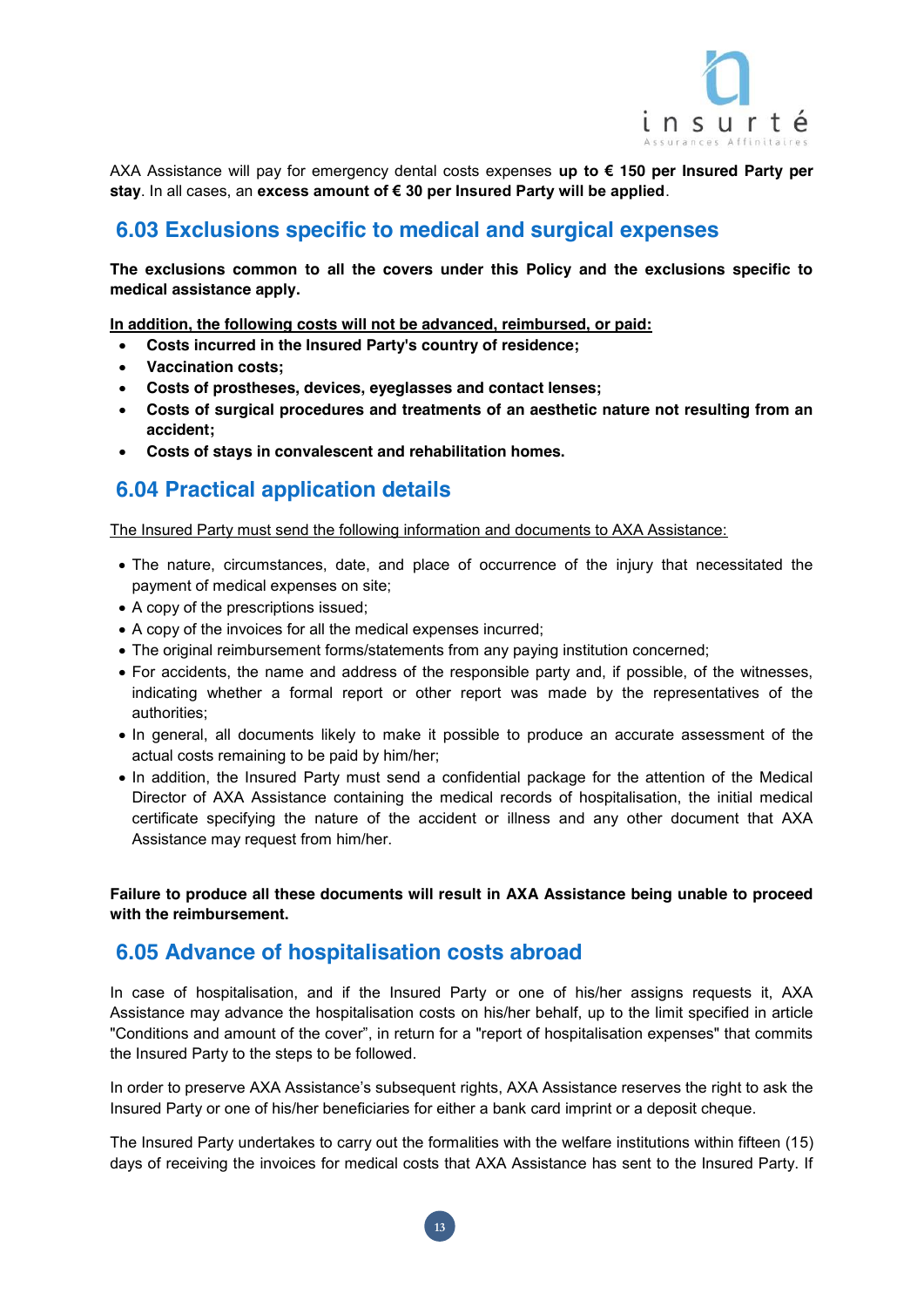

there is no response from the Insured Party within (3) three months, AXA Assistance will be entitled to demand the reimbursement of the sums advanced, plus fees and legal interest.

# **Article 7. Search and rescue costs insurance**

## **7.01 Purpose of the cover**

The purpose of this cover is to reimburse the search and rescue costs incurred to find the Insured Party and evacuate him/her to the nearest reception centre, using companies that are duly licenced, authorised and have the required resources.

#### **7.02 Advance on search and rescue costs**

AXA Assistance may advance these costs on behalf of the Insured Party, up to the limits defined in section 7.04 "Cover Limits".

#### **7.03 Effect and duration of the cover**

The cover takes effect on the date of departure (00:00) and ends automatically on the date of return (23:59) specified by the Policyholder.

#### **7.04 Cover limits**

Payments by AXA Assistance **will not exceed € 5,000 inc. taxes per Insured Party**. However, the **maximum limit per event will not exceed € 22,000 inc. taxes**.

## **7.05 Claims Procedure**

#### (a) Elements required for filing the claim

Your claim filing must contain the following information:

- The last name, first name and address of the Insured Party;
- The policy number;
- The date, causes and circumstances of the event;
- (b) Items required for setting up the compensation case file

AXA Assistance sends to the Insured Party or to one of his/her assigns the compensation case file to be compiled.

This must be returned to AXA Assistance with the original invoices paid for the search and rescue costs.

#### **7.06 Exclusions specific to the cover**

**The exclusions common to all the covers under this Policy and the exclusions specific to medical assistance apply.**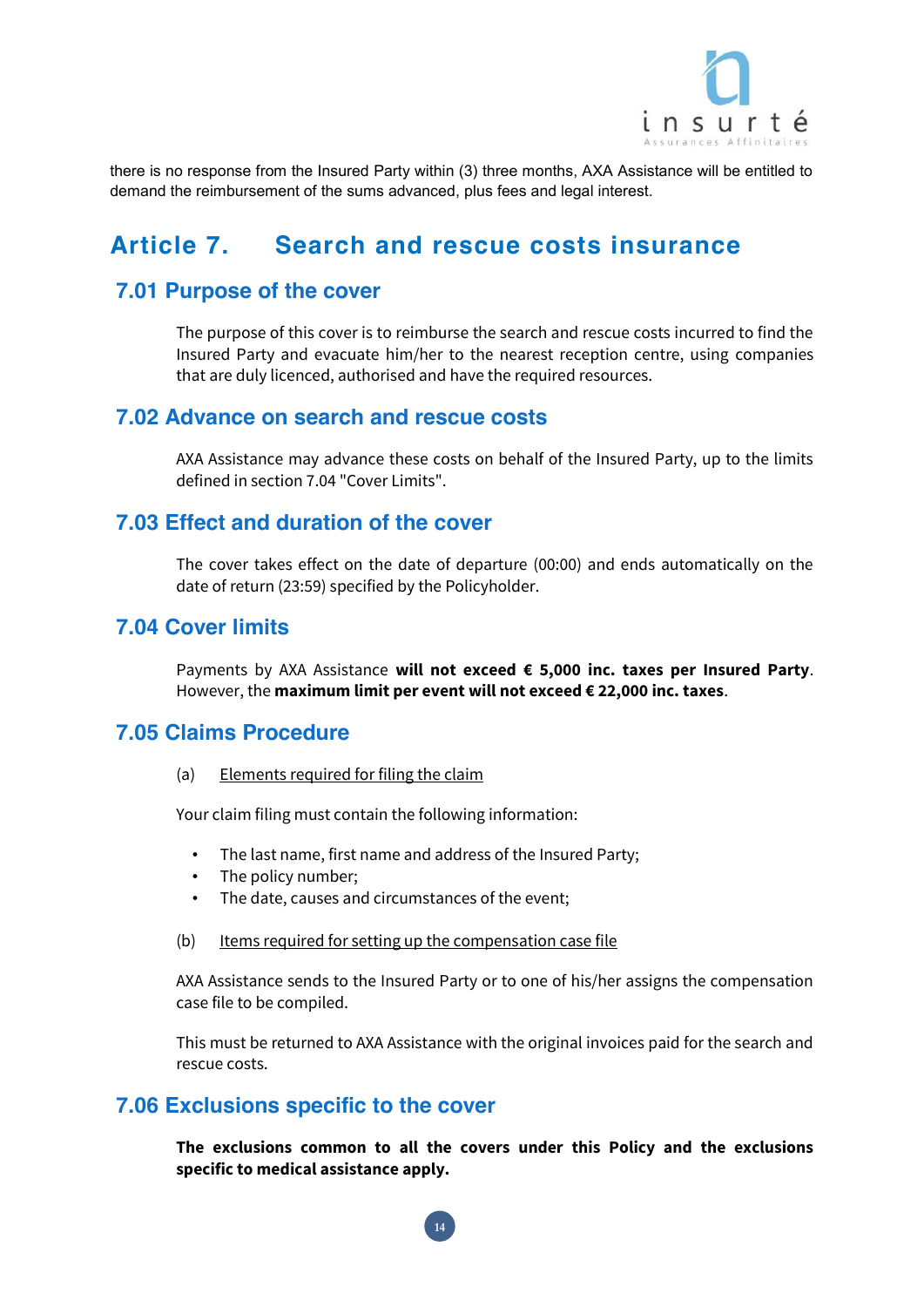

**In addition, the following costs will not be advanced, reimbursed, or paid:** 

- **Search and rescue costs resulting from not observing the rules of caution issued by the site operators and/or the regulations governing the activity that the Insured Party practices;**
- **Search and rescue costs incurred by practicing a professional sport, participating in an expedition or a competition.**

## **7.07 Reimbursement**

The reimbursement will be sent directly to the Insured Party or to his/her assigns or to any other person if the Insured so requests in writing. Reimbursements are always made in Euros, based on the exchange rate in effect on the date of payment.

# **Article 8. Information/advice services and miscellaneous services**

**The Insured Party is entitled to the following covers only if he/she has taken up the Gold or Platinium Plan.**

## **8.01 Medical information and advice**

The AXA Assistance medical organisation can provide the Insured Party with medical information and advice, 24/7. AXA Assistance can provide any general information:

#### **On one or more medicines:**

- $\bullet$  generics:
- side effects:
- contraindications:
- interactions with other drugs.

#### **In the following fields:**

- vaccination:
- diet;
- $\bullet$  lifestyle:
- food:
- $\bullet$  preparing for a trip.

The service provided by the of AXA Assistance medical organisation is limited to providing objective information. The purpose of this service is not to provide a personalised medical consultation by telephone or to promote self-medication. If this is the request, AXA Assistance advises the Insured Party to consult his/her doctor.

## **8.02 Transmission of urgent messages**

If the Insured Party is physically unable to send an urgent message and requests to do so, AXA Assistance will transmit any message to his/her family members or relatives, and vice versa.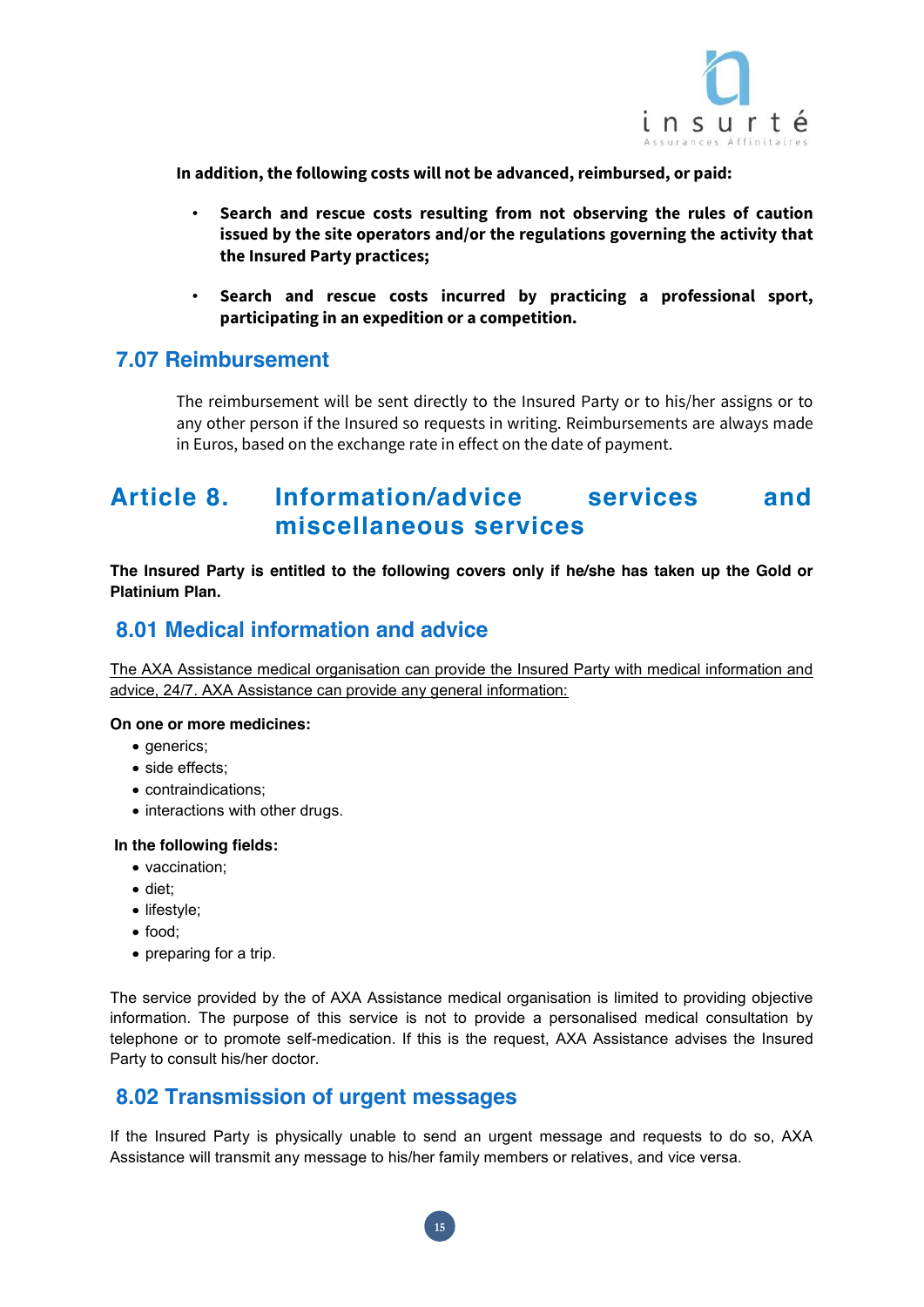

## **8.03 Assistance in case of loss or theft of papers abroad**

In the event of theft or loss of the Insured Party's papers, AXA Assistance may provide information on the following points to the Insured Party:

- Procedure for stopping payment and telephone number of stop-payment departments for the cards held by the Insured Party;
- Reporting loss or theft (where to report);
- Renewal assistance (where to go, required documents, addresses, how long it takes, etc).

AXA Assistance can also pay up to  $\epsilon$  100 for a taxi to take the Insured Party to the Embassy or Consulate.

# **Article 9. Air ticket "cancellation" insurance**

## **9.01 Effect and duration of the cover**

The cover takes effect on the date the policy was taken up and ends automatically on the date of your departure as specified on the subscription form for the stay.

### **9.02 People and events covered by this insurance**

This cover protects the Insured Party, his/her lawful or common-law spouse or civil partner, one of his/her ascendants or descendants, and siblings in case of Serious Bodily Harm (including relapse, the sudden aggravation of a chronic or pre-existing illness, as well as the consequences, the sequels of an accident occurring prior to taking up this SCHENGEN STEP Agreement) or in the event of death.

## **9.03 Applicable exclusions.**

**IN ADDITION TO THE COMMON EXCLUSIONS LISTED IN 9 BELOW, THE FOLLOWING ARE EXCLUDED:**

- **CANCELLATIONS FOLLOWING INJURIES WHICH ARE FIRST OBSERVED OR TREATED, RELAPSE OR REQUIRE HOSPITALISATION BETWEEN THE DATE ON WHICH THE TICKETS ARE BOOKED AND THE DATE THIS POLICY WAS TAKEN UP;** - **CONDITIONS REQUIRING HOSPITALISATION WITHIN THE 30 DAYS PRIOR TO THE**
- **RESERVATION OF TRANSPORT TICKETS.**

## **9.04 Procedure for filing a claim**

#### **a) Elements required for filing the claim**

Your claim filing must contain the following information:

- the Insured Party's last name(s), first name(s) and address;
- the Policy number;
- the precise reason for the cancellation request (Illness, Injury, etc);

**16**

the name of the organiser of the trip, if applicable.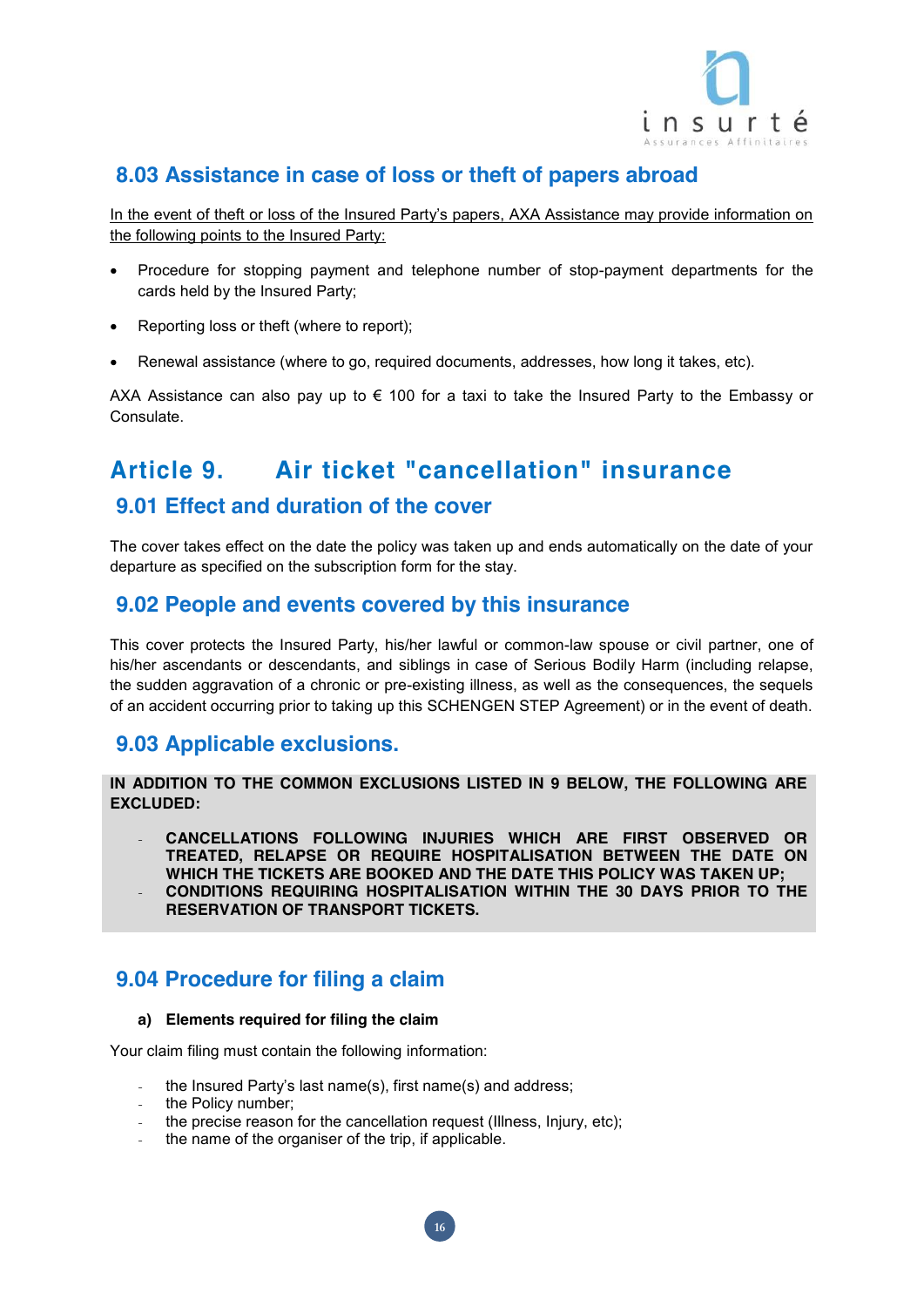

Any claim that does not comply with the provisions of this cover entails its forfeiture.

#### **b) Elements required for setting up a compensation case file**

AXA Assistance sends to the Insured Party or to one of his/her assigns the file to be compiled.

The Insured Party must complete these forms and return them to AXA Assistance, together with a copy of the Policy and all documents requested to substantiate the reason for the cancellation and calculate the amount of the loss:

- The paid original invoice for the cancellation fees;
- the originals of the tickets.

If the reason for cancellation is an Injury, the Insured Party or one of his/her assigns must send the initial medical certificate stating the date and nature of the injury **to the Medical Director of AXA Assistance by letter marked "confidential"** within 10 days of the event.

If necessary, the person in charge of the case reserves the right to submit the Insured Party to a medical examination, at the expense of AXA Assistance. This request will be sent to him/her by registered letter with acknowledgement of receipt.

AXA Assistance reserves the right, if necessary, to request additional documents.

## **9.05 Reimbursement**

The cancellation fees are equal to the amount of the price of the Stay retained by the tour operator in case of cancellation of your stay before departure. This amount is set either as a percentage of the price of the stay or as a fixed amount, depending on the number of days remaining between the day of cancellation and the day of departure.

The Insured Party or one of his/her assigns is the recipient of the reimbursement of the cancellation Costs, subject to the following conditions and limits:

- **An excess amount of € 50 per Insured Party is applied.**
- The trip cancellation costs are covered for up to  $\epsilon$  6,000  $\epsilon$  per insured party and up to  $\epsilon$ **30,000 per event.**

# **Article 10. Luggage insurance**

## **10.01 Specific definitions**

**Luggage**: refers to travel bags, suitcases and their contents.

**Valuables**: The following valuables are considered to be Luggage: jewellery, furs, silverware, precious metal wares and any photographic, radio, sound or image recording or reproduction devices and their accessories.

#### **10.02 Purpose of the cover**

The purpose of this cover is to indemnify the Insured Party for material loss resulting from the loss of the Insured Party's Luggage by the carrier, their theft or total or partial destruction.

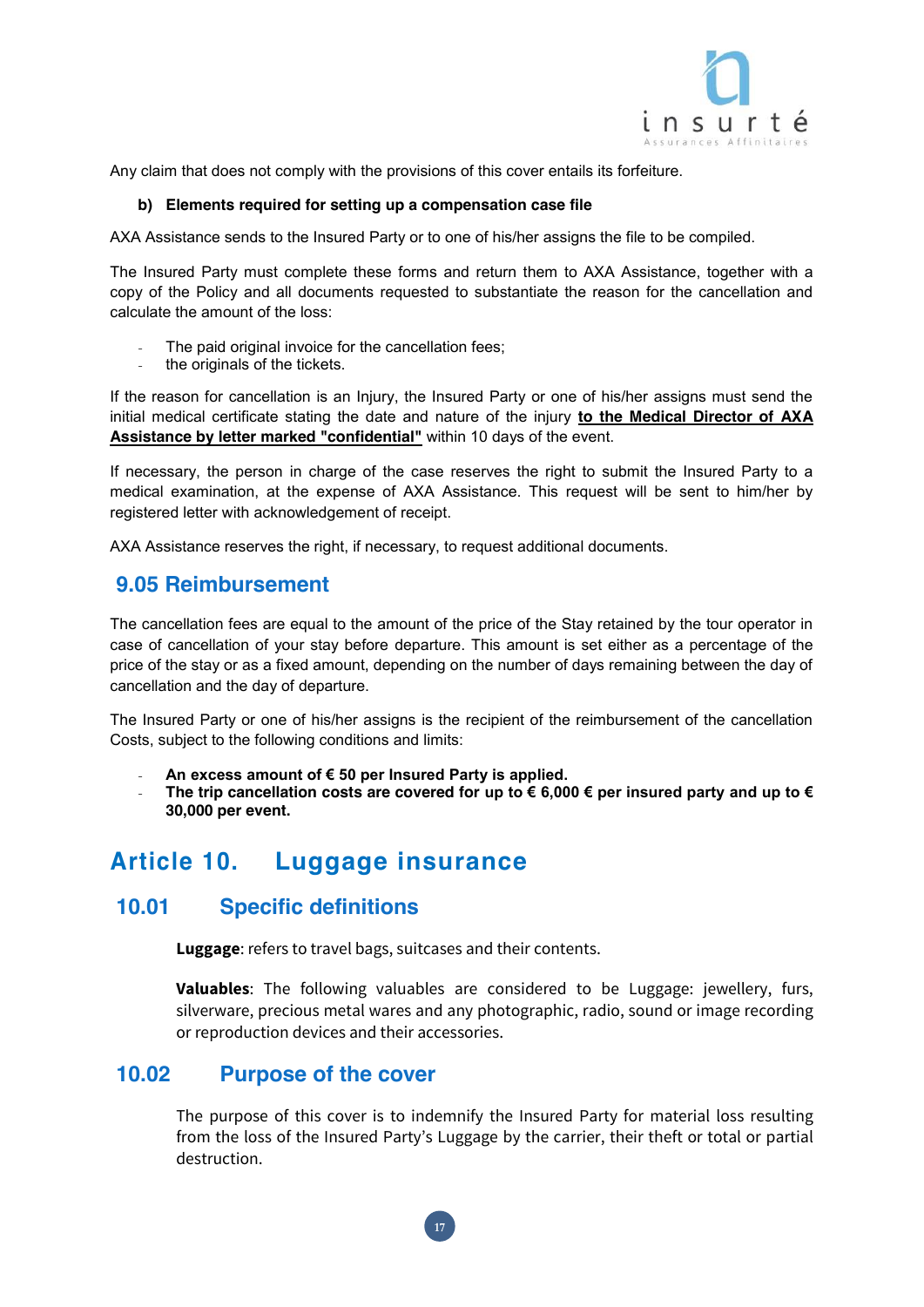

The purpose of this cover is to reimburse the costs of reasonable expenses in case of a delay in delivering the Luggage of over 24 hours on the outward journey.

## **10.03 Conditions for application of the cover**

In case of theft, the cover is in force provided that the Luggage is under the direct supervision of the Insured Party, stored in a locked locker or placed in a safe in the custody of a hotel operator.

In case of loss or destruction/late delivery by the carrier, the cover is in force provided that the Luggage is registered with the carrier.

## **10.04 Effect and duration**

The cover takes effect on the date of departure of the Insured Party and ends automatically on the date when the Insured Party returns to his/her Home.

The trip departure date (00:00) and return date (23:59) are as stated on the Tickets.

#### **10.05 Amount of compensation and cover limits**

**(a)** "Luggage loss, theft, destruction, deterioration" insurance

#### Compensation calculation

The amount of compensation for the Insured Party is calculated as follows:

- For theft, loss by the carrier and total destruction of the Insured Party's Luggage: based on the replacement value less fair wear and tear;
- For partial destruction of the Insured Party's Luggage, based on the cost of repair, up to the replacement value less fair wear and tear.

#### Cover limits

The Insured Party is compensated up to the following limits:

|                                                 | Limits                                                                    |
|-------------------------------------------------|---------------------------------------------------------------------------|
| Theft, destruction or loss of<br><b>Luggage</b> | € 1,000 inc. taxes per Insured Party<br>and € 10,000 inc. taxes per event |
| <b>Valuables</b>                                | 50% of the sum insured                                                    |
| <b>Excess</b>                                   | $\epsilon$ 30 per case for Luggage                                        |

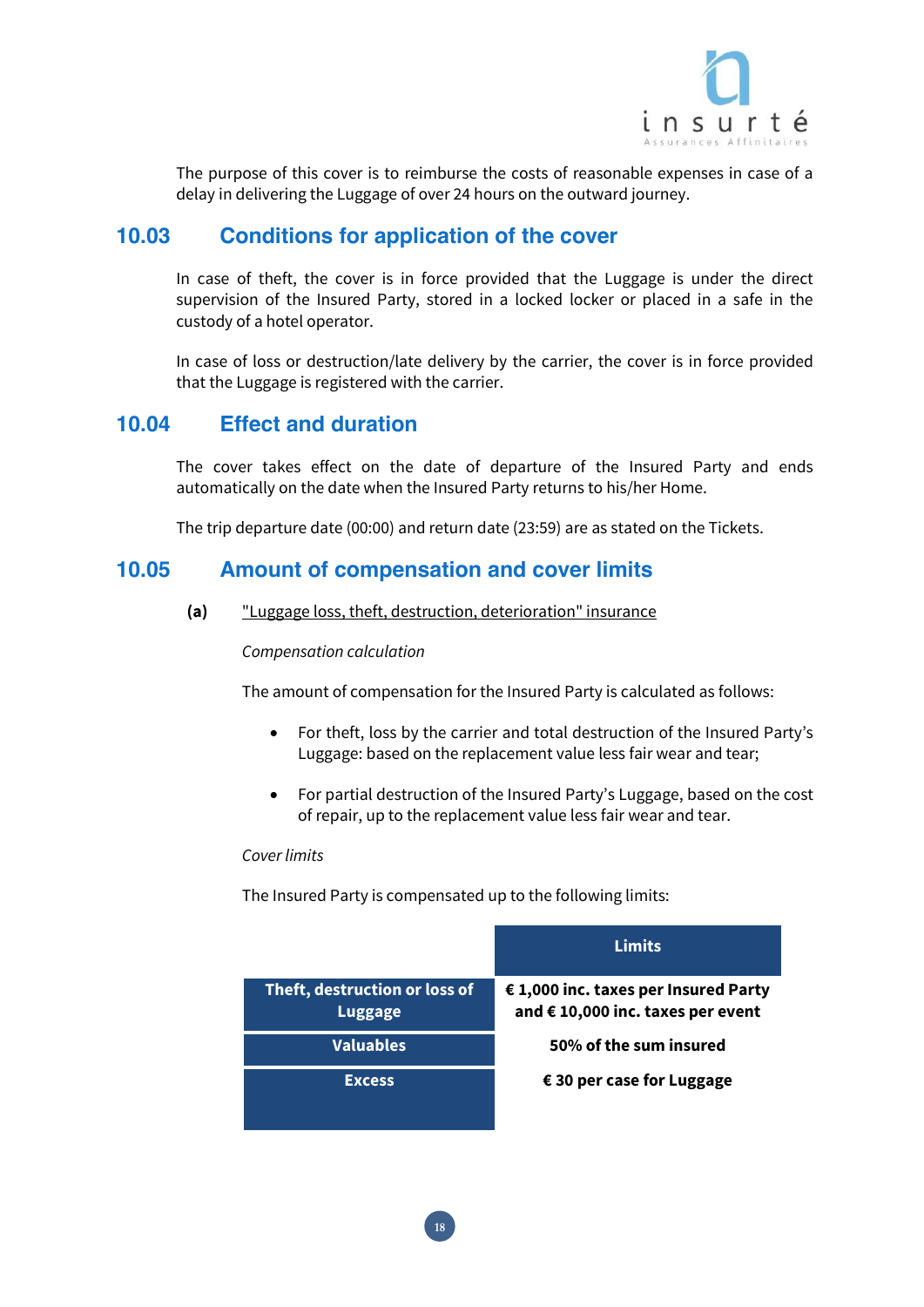

**(b)** "Delayed luggage" Insurance:

The Insured Party is compensated up to the following limits, regardless of the number of pieces of Luggage:



## **10.06 Specific exclusions**

**The general exclusions of this policy apply.** 

**The following exclusions also apply:** 

- x **The clothing that the Insured Party is him/herself wearing at the time of the occurrence of the insured event, objects or clothes stolen in isolation, as well as car radios;**
- x **Cash, bank notes, securities and financial instruments of any sort, travel tickets, handwritten documents, business documents, passports and other identity documents;**
- x **Perfume, perishable goods and, in general, food;**
- x **Fine pearls, precious or semi-precious stones, when they are not mounted in jewellery;**
- x **Paintings, works of art;**
- x **Prostheses of any kind, glasses and contact lenses;**
- x **Property entrusted to third parties or which is under the responsibility of third parties such as hotel luggage attendants;**
- x **Theft without forced entry from any residential premises that do not comply with the following three conditions: closed and covered and locked;**
- x **Theft of any kind or destruction in hangars, boats, tents, caravan awnings or slide-outs, trailers;**
- x **Theft without forced entry from any vehicle not locked and not closed and committed between 9 pm and 7 am;**
- x **Theft or destruction of Luggage left unattended in a public place;**
- x **Destruction due to normal or natural wear;**

**19**

x **Damage caused by leaking fluids, fats, dyes, corrosives, flammable or explosive items contained in the insured Luggage;**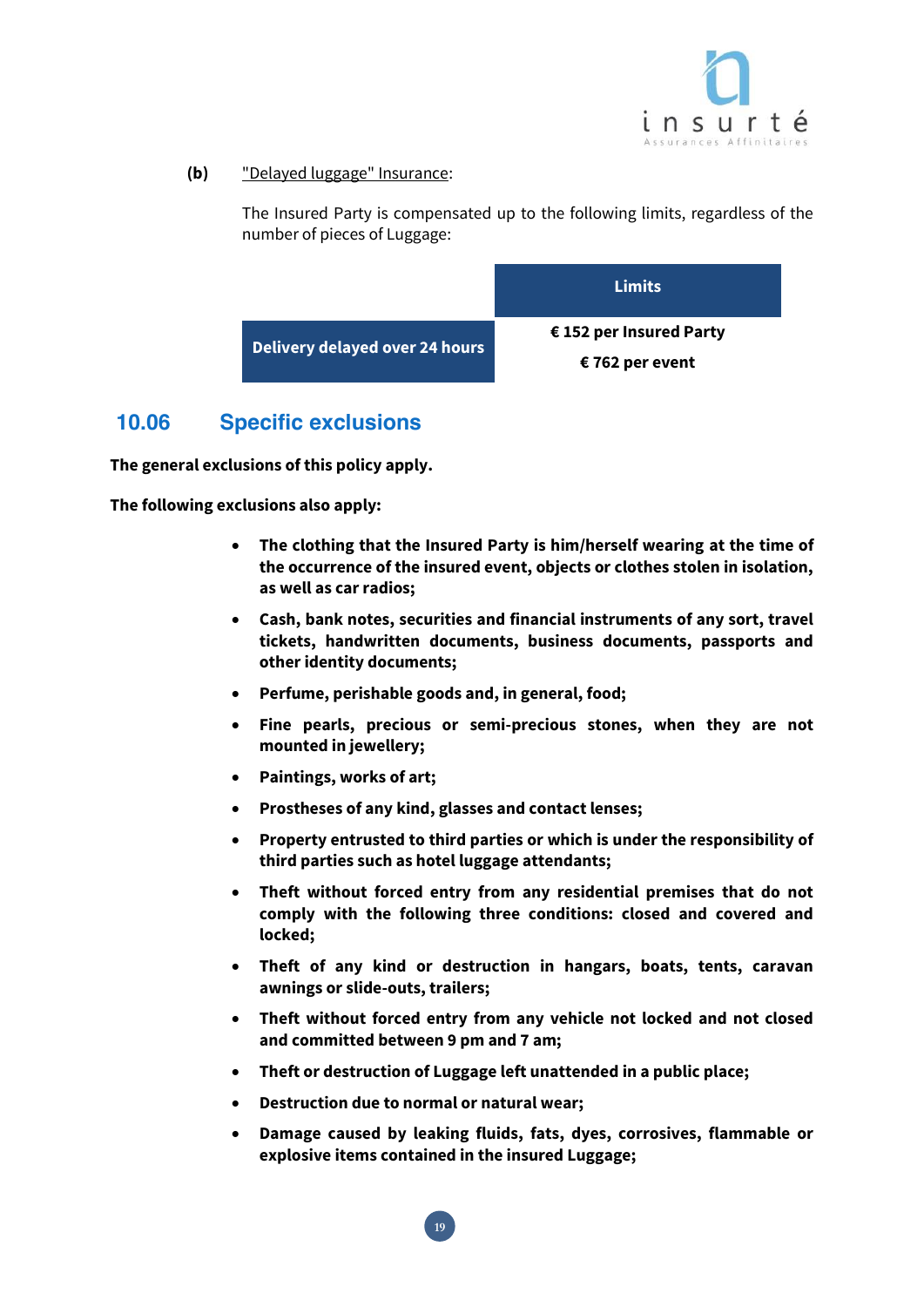

- x **Damage from scratches, scuffs, tears and stains;**
- x **Destruction of fragile objects such as glassware, mirrors, porcelain, terracotta; plasters, statues, ceramics, earthenware, crystals, alabaster, waxes, sandstone, marble and all similar objects;**
- x **Seizure, embargo, confiscation, capture, destruction or sequester ordered by any public authority.**

## **10.07 Procedure for filing a claim**

**The claim must be filed within five (5) working days, or within two (2) working days for theft, following the knowledge of the insured event. After this period, if AXA Assistance incurs any loss due to the Insured Party's late report, the Insured Party will lose any right to compensation.**

#### **(a)** Elements required for filing the claim

Your claim filing must contain the following information:

- The last name, first name and address of the Insured Party;
- $\bullet$  The policy number;
- The date, cause and circumstances of the theft, loss or destruction, late delivery, of the Luggage.

#### **(b)** Elements required for setting up a compensation case file

AXA Assistance sends to the Insured Party or to one of his/her assigns the compensation file to be compiled. It must be filled in and returned to AXA Assistance, enclosing a copy of the Policy and the documents substantiating the existence of stolen, lost or damaged Luggage, as well as their value (invoice, etc), the late delivery of the Luggage:

**For theft of the Luggage**: the receipt for lodging of a complaint or theft report issued by the competent local authorities and made within **48 hours of the incident**.

**For loss of the Luggage**: the original report of the irregularities made to the carrier.

**For deterioration of the Luggage**: the original of the damage report made to the carrier.

#### **For late delivery of the Luggage**:

- $\bullet$  The check-in ticket for the Luggage delivered late by the carrier;
- The original report of the irregularities made to the carrier;
- The original proof of late delivery.

#### **10.08 Recovery of lost or stolen luggage**

The Insured Party must immediately notify AXA Assistance of the recovery of all or part of the stolen or lost Luggage.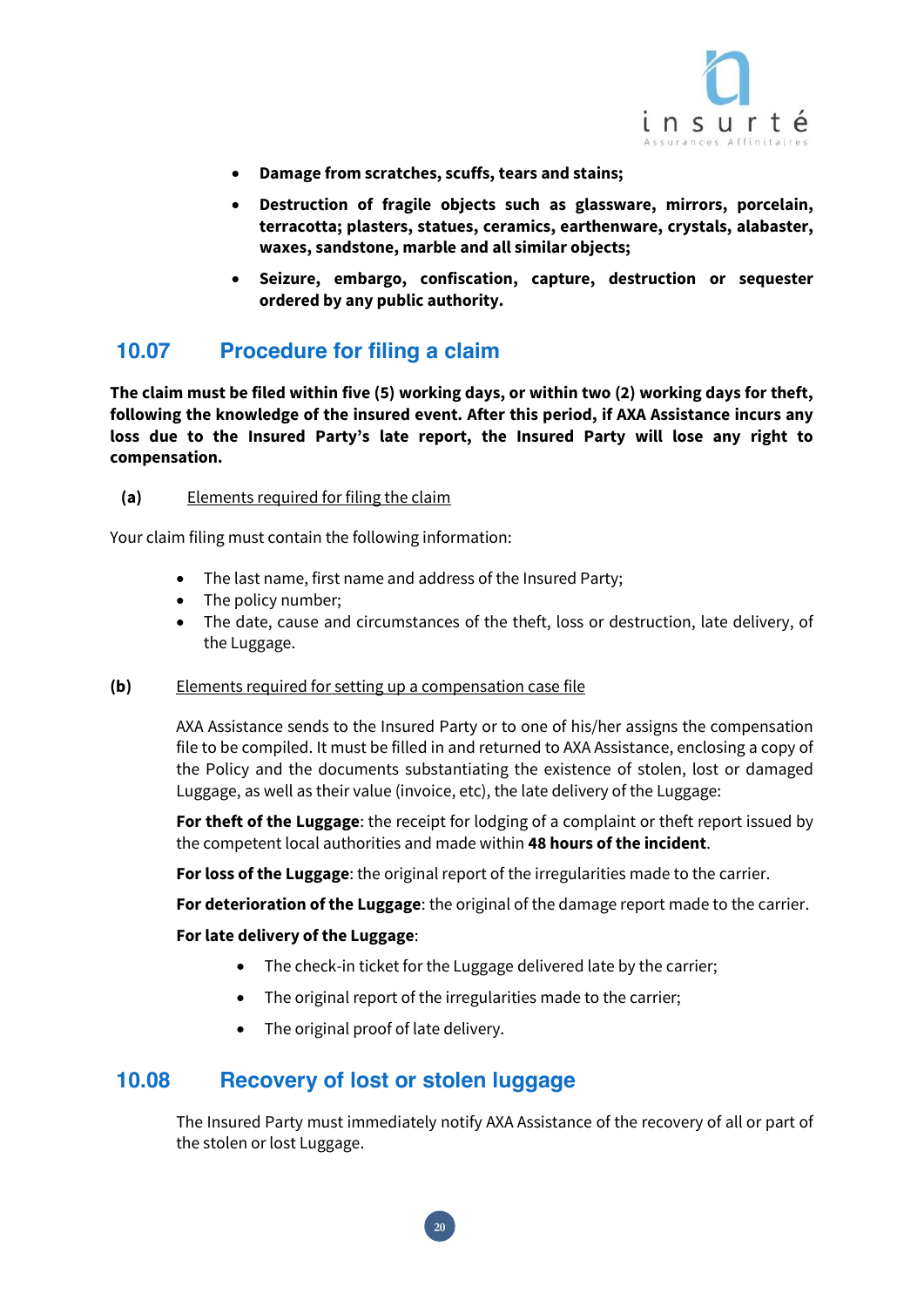

If the items are recovered:

- **Before compensation is paid**, the Insured Party must take possession of said Luggage. The compensation is limited to possible deterioration and reimbursement of costs incurred to recover said Luggage;
- **After compensation is paid**, the Insured Party has thirty (30) days from the recovery to choose between collecting and abandoning all or part of the Luggage found. After this period, the Luggage will become the property of AXA Assistance.

If the Insured takes the Luggage back, AXA Assistance will review the amount of the compensation based on their value on the day they were recovered and the Insured Party will have to return any excess compensation received to AXA Assistance.

## **10.09 Indemnity**

The reimbursement will be sent directly to the Insured Party, or to his/her assigns or to any other person (subject to the anti-money laundering regulations) if the Insured so requests in writing.

# **Article 11. Organisation of services**

If the Insured Party makes a request for assistance outside the framework defined in the agreement taken up, AXA Assistance can organise services 24/7, using its own logistics.

- An estimate of the cost of the requested services is submitted in writing to the Insured Party before any intervention;
- The services are organised only after the Insured Party's written agreement to pay the amount of the services organised has been received.

In order to preserve its future rights, AXA Assistance will request, before organising anything, a financial guarantee of an amount equivalent to the services the organisation of which is requested, in one of the follo wing forms:

- debit to your bank card;
- an imprint of your bank card;
- a deposit cheque;
- an acknowledgment of debt.

## **Article 12. General Exclusions**

**IN ADDITION TO THE SPECIFIC EXCLUSIONS ABOVE, THE FOLLOWING ARE EXCLUDED:**

**21**

x **EVERYDAY COSTS SUCH AS MEALS OR DRINKS WHICH THE INSURED PARTY WOULD**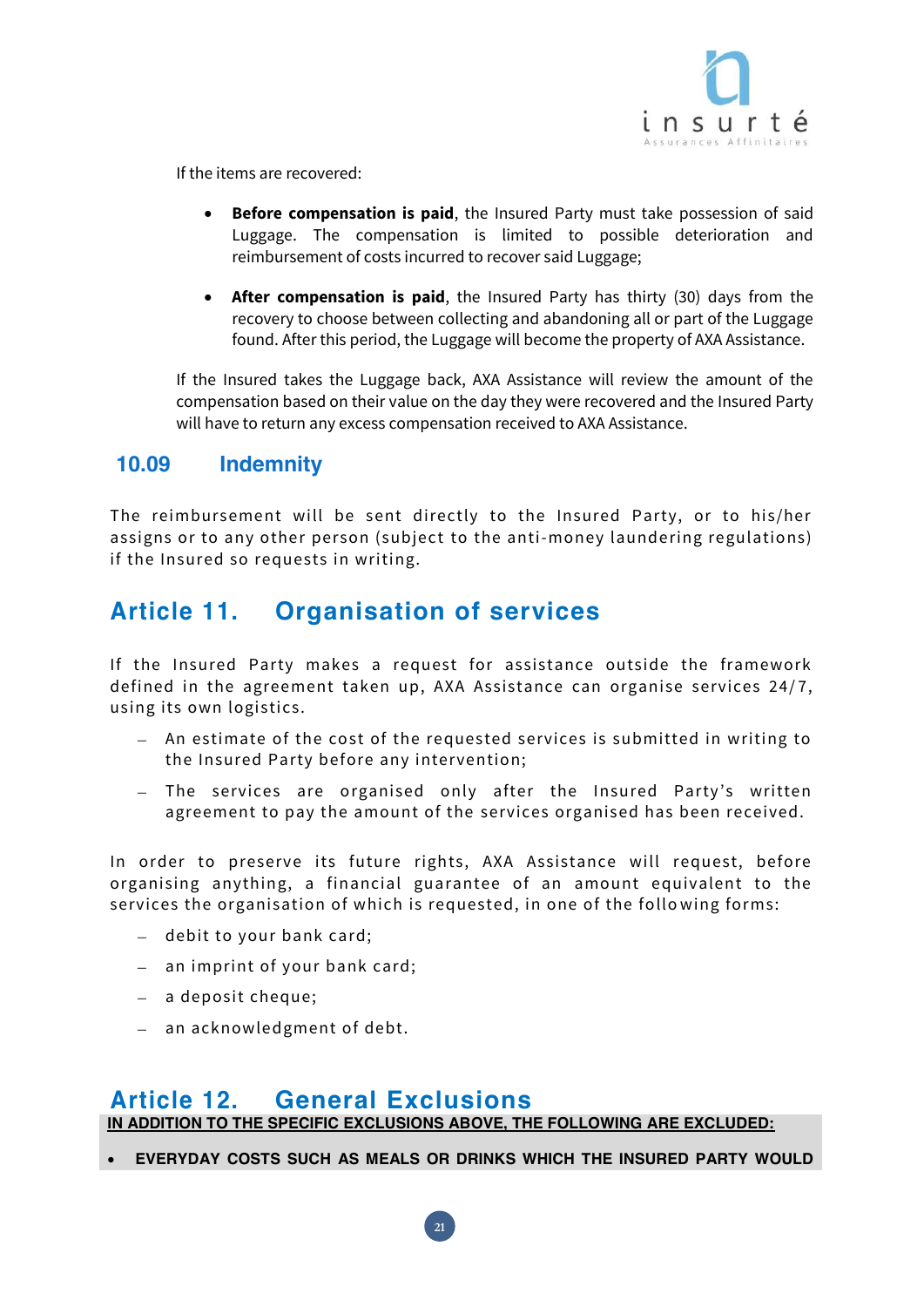

**NORMALLY HAVE PAID FOR DURING HIS/HER STAY;**

- x **COSTS OF TRANSPORT, ACCOMMODATION INITIALLY PLANNED FOR HIS/HER STAY;**
- x **THE COST OF TELEPHONE COMMUNICATIONS, EXCEPT THOSE MADE IN CONNECTION WITH THE IMPLEMENTATION OF THE ASSISTANCE COVERS OF THIS POLICY.**

**IN ADDITION, THE FOLLOWING WILL NOT TRIGGER THE INTERVENTION OF AXA ASSISTANCE, OR BE THE SUBJECT OF COMPENSATION FOR ANY REASON WHATSOEVER:**

- x **ALCOHOL ABUSE (BLOOD ALCOHOL LEVEL FOUND TO BE HIGHER THAN THE REGULATORY LIMIT), THE USE OR ABSORPTION OF MEDICINES, DRUGS OR NARCOTICS NOT PRESCRIBED BY A DOCTOR;**
- x **ANY DELIBERATE ACTION OR WILFUL NEGLIGENCE BY THE INSURED PARTY;**
- x **SEARCH AND RESCUE COSTS RESULTING FROM NOT OBSERVING THE RULES OF CAUTION ISSUED BY THE SITE OPERATORS AND/OR THE REGULATIONS GOVERNING THE ACTIVITY THAT THE INSURED PARTY PRACTICES;**
- x **DAMAGE THAT THE INSURED PARTY CAUSED OR SUFFERED WHEN HE/SHE PRACTICES THE FOLLOWING SPORTS: BOBSLEIGH, MOUNTAINEERING OR ROCK CLIMBING;**
- x **THE INSURED PARTY'S PARTICIPATION AS A COMPETITOR IN ANY COMPETITIVE SPORTS EVENT OR IN ENDURANCE OR SPEED EVENTS AND THEIR PREPARATORY PRACTICE SESSIONS, ON BOARD ANY LAND OR AIR VEHICLE (WITH OR WITHOUT AN ENGINE), AS WELL AS THE PRACTICE OF SNOW OR ICE SPORTS OTHER THAN AS AN AMATEUR;**
- x **NON-COMPLIANCE WITH THE RECOGNISED SAFETY RULES RELATED TO THE PRACTICE OF ANY LEISURE SPORTS ACTIVITY;**
- x **THE EXPLOSION OF RADIOACTIVE NUCLEAR DEVICES AND EFFECTS;**
- x **OFFICIAL BANS, SEIZURES OR RESTRICTIONS BY LAW ENFORCEMENT AUTHORITIES;**
- x **CIVIL OR FOREIGN WAR WHETHER DECLARED OR NOT;**
- x **GENERAL MOBILISATION;**
- x **ANY REQUISITION OF PERSONS AND/OR EQUIPMENT BY THE AUTHORITIES;**
- x **ANY SOCIAL CONFLICT SUCH AS A STRIKE, A RIOT, A POPULAR UPRISING;**
- x **ANY RESTRICTION ON THE FREE MOVEMENT OF GOODS AND PERSONS;**
- x **NATURAL DISASTERS;**
- x **EPIDEMICS, ANY INFECTIOUS OR CHEMICAL RISK;**
- x **ALL CASES OF FORCE MAJEURE.**

# **Article 13. Life of the Policy**

#### **13.01 Policy term and automatic renewal**

**Silver and Gold Plans**: the policy is entered into for the duration of validity of the Insured Party's visa, and cannot exceed ninety (90) consecutive days.

**Platinium plan**: the policy is entered into for a period of one (1) year from the subscription date as defined below and is renewed for successive periods of one (1) year.

**22**

The policy takes effect according to the terms specified in Article 10.03.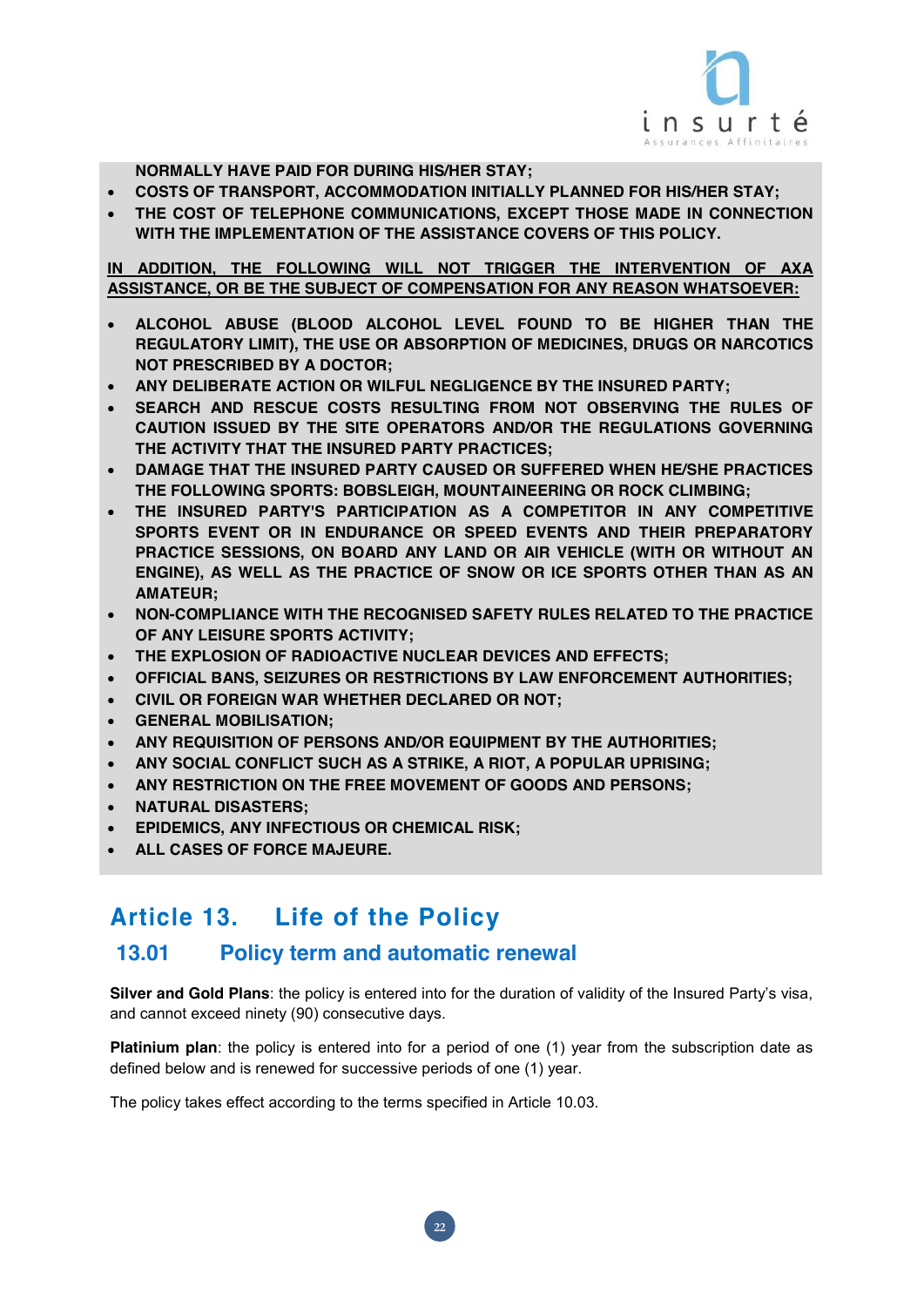

## **13.02 Date policy taken up**

The contract must be taken up before the Insured Party arrives in the Covered Area.

## **13.03 In-force date and end date of the covers and policy**

**The medical assistance covers** take effect upon the arrival of the Insured Party in a State within the Covered Area stipulated in 3, subject to the effective receipt of the premium, and ends upon departure from the Covered Area and at the latest 48 hours after the return date stated on the Subscription Form.

**Other covers** take effect at 00:00 on the day of departure stated on the Registration Form for the stay, and at the earliest, at 12:00pm on the day after effective payment of the premium and end on the day of return stated on the Subscription Form.

## **13.04 Ability to cancel**

The policyholder, a natural person who concludes a policy at a distance, for purposes that do not relate to his/her commercial or business activity, is hereby informed that he/she benefits from a period of fourteen (14) calendar days to cancel without having to provide any reason or pay any penalty. This period starts either on the date of signing the Subscription Form, or on the date when the policyholder receives the General Terms and Conditions and the information in accordance with Article L.120-20- 11 of the French Consumer Code, if the second date is later than the first.

The policyholder is informed that execution of the Policy cannot begin before the end of this period without his/her agreement.

A Policyholder who wishes to exercise his/her right to cancel under the aforementioned conditions may use the following model, duly filled in by him/her:

"I, the undersigned, (Mr/Ms, last name, first name, address), hereby cancel my subscription number XXXXX, concerning the SCHENGEN STEP insurance policy taken up on [date] through Insurté. I certify that this insurance policy has not been used with authorities for a non-refused visa application. (Date) Signature."

Exercising this right to cancel causes the policy to be terminated as of the date of receipt of the email to contact@schengen-step.com

AXA Assistance reimburses the policyholder the full amount of any sums paid within thirty (30) calendar days of receiving the email. As of the time of sending this email, the subscription and the covers end.

However, the entire premium remains owed to AXA Assistance if the policyholder exercises his/her right to cancel and an insured event of which he/she is unaware takes place during the cancellation period and brings the policy cover into play.

## **13.05 Changing the subscription**

The policyholder can change his/her chosen plan, subject to notifying

contact@schengen-step.com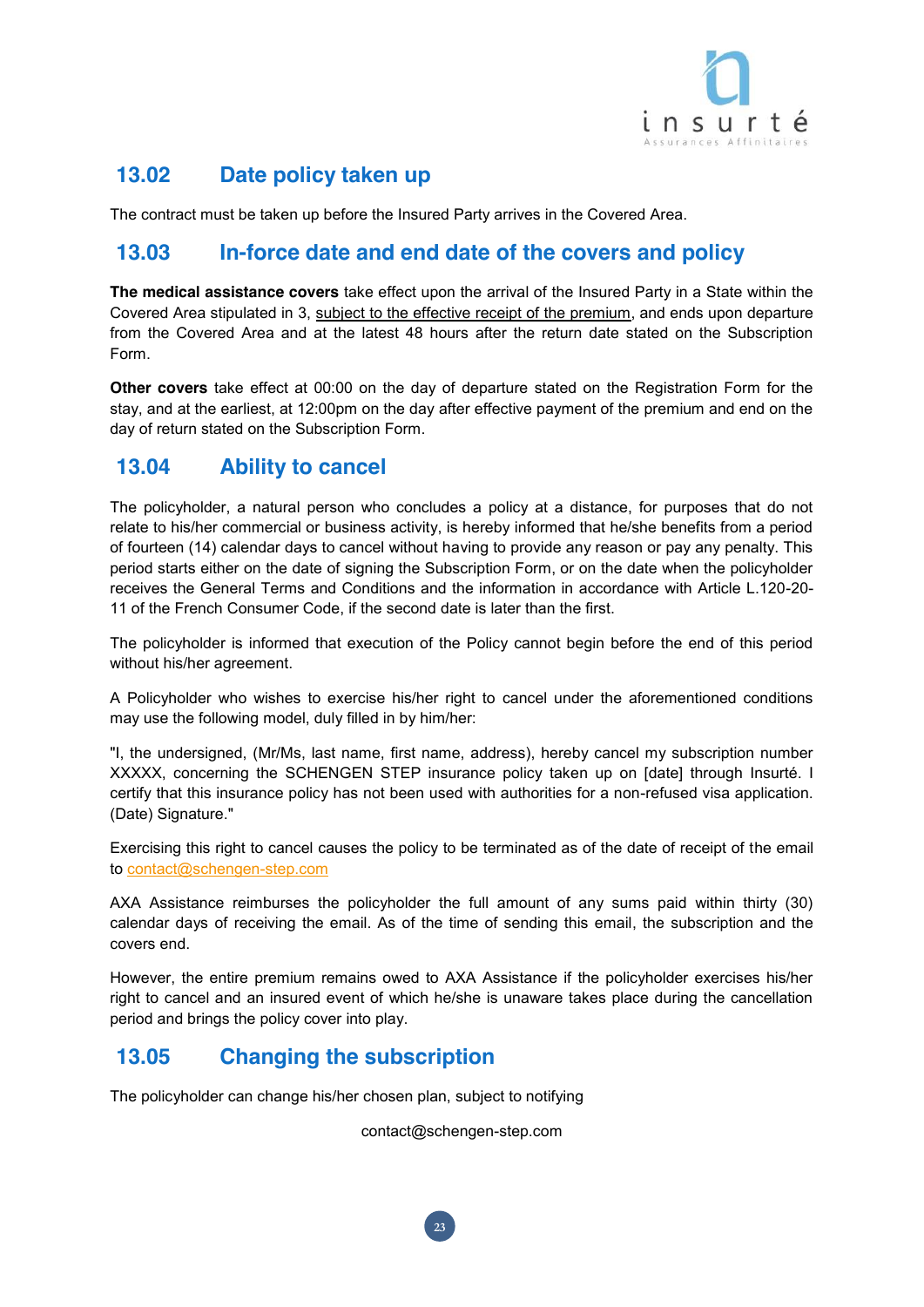

the implementation of the covers under the new option is dependent on the payment of the corresponding premium whenever such change gives rise to additional cover.

## **13.06 End of the subscription**

The subscription and covers end:

- After the Policyholder notifies non-renewal by email to contact@schengen-step.com with fifteen (15) days' notice before the annual due date, when the Policy is automatically renewed;
- At the end of the policy, in accordance with the end date specified on the subscription form for fixed durations;
- After termination by the policyholder, notified to the insurer by email to contact@schengenstep.com. This termination may occur at any time after the first year of insurance. Each month started is due in full;
- If the policyholder does not accept the premium change proposed by the insurer, upon notification by email subject to a fifteen (15) day notice period;
- Upon the death of the policyholder, his/her assigns must inform AXA Assistance by email to contact@schengen-step.com. The subscription ends on the date of policyholder's death;
- When the policyholder exercises his/her right to cancel, on the date the email is sent;
- If the premium is not paid, as required by Article L 113-3 of the French Insurance Code;
- If the policyholder's initial visa is refused, upon presentation of the supporting document;
- In all other cases provided for by the French Insurance Code.

## **13.07 Payment of the premium**

AXA Assistance hereby mandates Insurté, who accepts, to collect on its behalf, the amount of the premiums owed by the Policyholder, to ensure their collection, and to terminate the SCHENGEN STEP Assistance Policy in case of failure to pay outstanding amounts.

- The subscription form constitutes prior notification of a direct debit.
- The policyholder must ensure that his/her bank account contains sufficient funds and undertakes to inform Insurté of any change in his/her bank details (due date, number, bank, etc);
- The policyholder may be held liable for any dispute or improper cancellation of a direct debit and to generate, at his/her cost, a formal notice related to the payment.
- Any premium payment incident will result in the application of an  $\epsilon$ 15 administrative fine.

## **13.08 Premium change**

AXA Assistance must inform the policyholder of any change in the premium three (3) months before the expiry date of the policy. The policyholder may refuse this change and terminate his/her subscription under the conditions set out in article 13.06 "End of the subscription".

# **Article 14. Miscellaneous provisions**

## **14.01 Jurisdiction**

Any dispute arising out of the execution, non-execution or interpretation of the policy will fall under the jurisdiction of the French courts.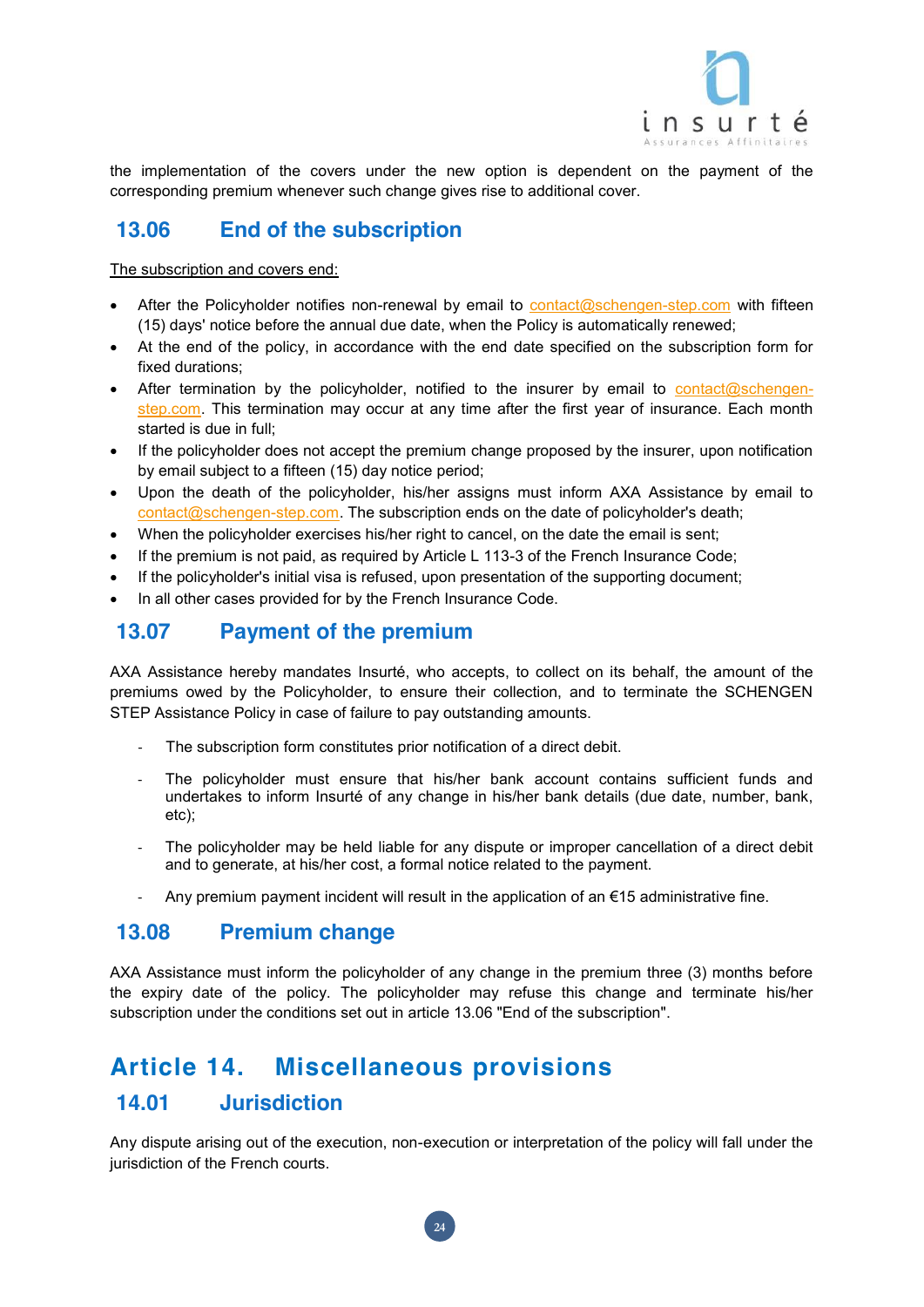

## **14.02 Penalty for intentional or unintentional misrepresentation**

Any non-disclosure or misrepresentation concerning the elements of risk known to the policyholder exposes him/her to the penalties provided by the French Insurance Code, namely: reduction of indemnities or nullity of the subscription to the SCHENGEN STEP policy (Articles L. 113-8 and L.113- 9 of the French Insurance Code).

Any non-disclosure or misrepresentation concerning the elements of the claim known to the policyholder, exposes him/her, in case of bad faith, to the following sanction: nullity of the subscription to this SCHENGEN STEP policy, with paid premiums then remaining the property of the insurer.

## **14.03 Protection of personal data**

The personal information concerning the Policyholder (hereinafter "the Data") is: collected, used and stored by AXA Assistance, acting as the party in charge of processing for the execution of the Policy; and collected, used and stored by INSURTE for the signing and administration of the Policy.

It will be processed in accordance with the legal and regulatory provisions in force, and in accordance with the AXA Assistance personal data protection policy, available on its website "axa-assistance.fr" or in paper format, upon request.

As part of their business activities, AXA Assistance and Insurté may:

- a.Send personal data relating to the Policy to AXA Group entities, service providers, AXA Assistance personnel, and any other person that may intervene within the limits of their respective responsibilities, to manage the assistance case file, provide the benefits due under the Policy, including for the purposes of making payments, preventing fraud, and sending said data where required or permitted by law.
- b.Listen to and/or record the Insured Parties' telephone calls for purposes of improving and monitoring of the quality of the services provided.
- c.Conduct statistical and actuarial studies and customer satisfaction analyses to better tailor products to market needs.
- d.Obtain and keep all documents, including photographs of the insured property, necessary for the execution of the Policy; and
- e.Conduct quality surveys (in the form of requests to be returned or surveys) related to the assistance services and other customer service communications.

The Data collected may be sent to other AXA Group companies or to a third party partner, including for use for commercial prospecting purposes. If the Policyholder does not want his/her Data to be sent to AXA Group companies or to a third party for use for commercial prospecting purposes, he/she may refuse this by writing to

the Data Protection Officer

AXA Assistance

#### 6, rue André Gide - 92320 Chatillon, France

AXA Assistance will seek the consent of the Policyholder for any use of personal data for other purposes or where required by law. The Policyholder may at any time revoke his/her consent.

By taking up this Policy and using the services of AXA Assistance, the Policyholder acknowledges that AXA Assistance may use his/her personal data. If the Policyholder provides AXA Assistance with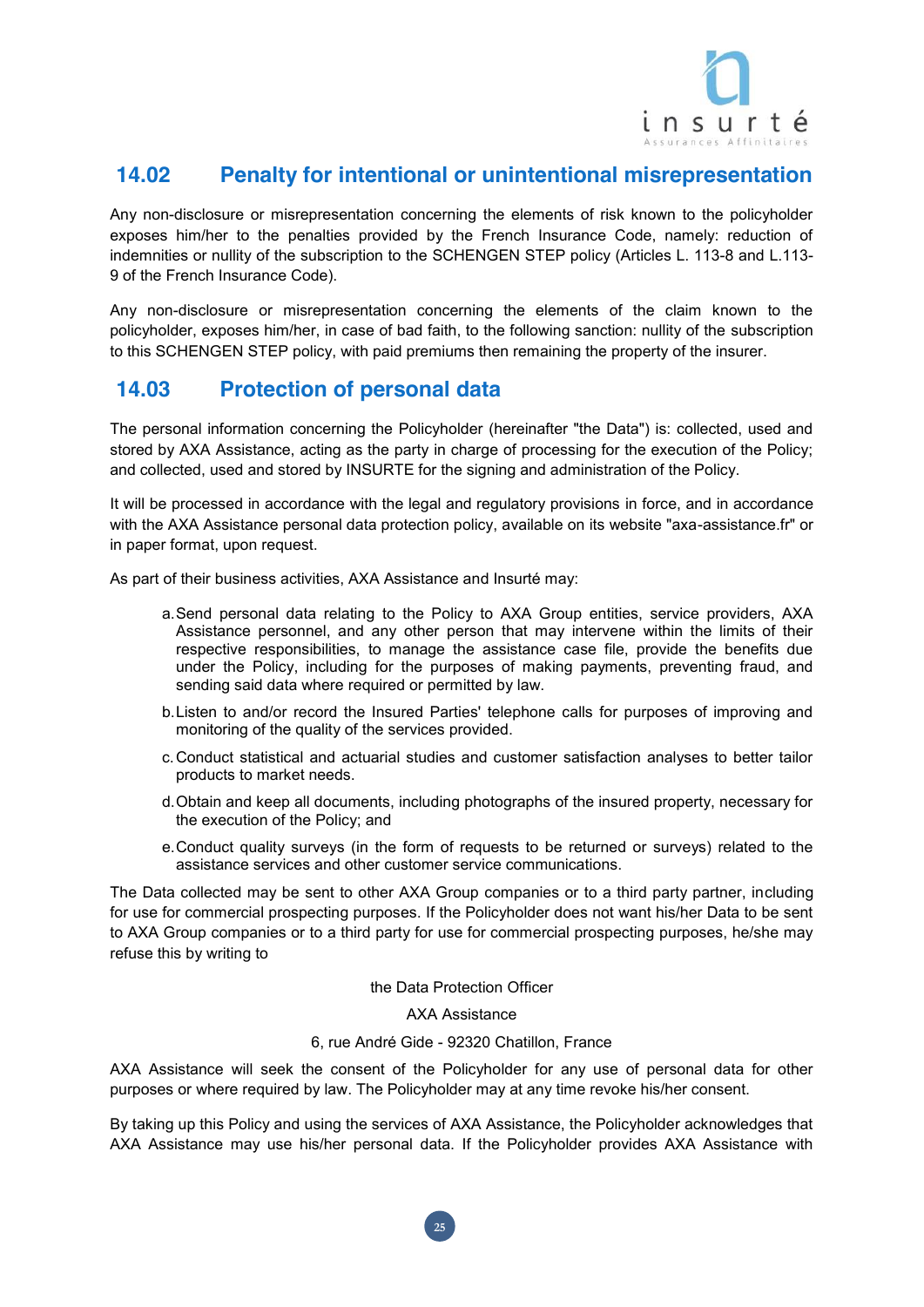

information about third parties, he/she hereby undertakes to inform them of the use of their data as defined above and in the privacy policy provided on the AXA Assistance website.

The Policyholder may obtain, upon request, a copy of the information concerning him/her. He/she has a right to be informed as to the use made of his/her data (as specified in the privacy policy referred to above) and a right to rectification if he/she finds an error.

If the Policyholder wants to know what information is about him/her by AXA Assistance, or if he/she has other requests (refusal, rectification, deletion) concerning the use of his/her data, he/she can write to the following address:

#### The Data Protection Officer

AXA Assistance

6, rue André Gide - 92320 Chatillon, France

#### Email: service.juridique@axa-assistance.com

The full privacy policy is available on the website axa-assistance.fr, or in paper format upon request.

## **14.04 Limitation period**

In accordance with Article L 114–1 of the French Insurance code, all actions arising from this policy are be subject to a limitation period of two (2) years from the date of the generating event.

However, this period will only run:

- In case of non-disclosure, omission, or false or inaccurate statement in respect of the risk incurred, from the day when the insurer learned of it;
- In the event of a loss, from the day when the interested parties learned of it, if they prove that they were unaware of it until then.

When the insured party's action against the Insurer is due to the recourse of a third party, the limitation period will run from the day when this third party initiated a court action against the insured party or was compensated by the insured party.

The limitation period is extended to ten (10) years for insurance policies against accidents affecting persons, when the Beneficiaries are the assigns of the deceased insured party.

In accordance with Article L114-2 of the French Insurance Code, the limitation period is interrupted by one of the ordinary causes of general law listed below:

- any legal proceedings, even summary proceedings, or those brought before a court without jurisdiction, or when the act of referral to the court is quashed due to a procedural defect;
- any enforcement or precautionary measure taken under the French Code of Civil Enforcement Procedures;
- any acknowledgement by the insurer of the insured party's right to cover, or any acknowledgment of debt by the insured party to the insurer;

The limitation period is also interrupted by causes specific to the insurance policy listed below:

- the appointment of experts following an insured event;
- the sending of a registered letter with acknowledgement of receipt sent by the insurer to the insured party regarding the legal action for payment of the premium and by the Insured Party to the insurer regarding the payment of the compensation.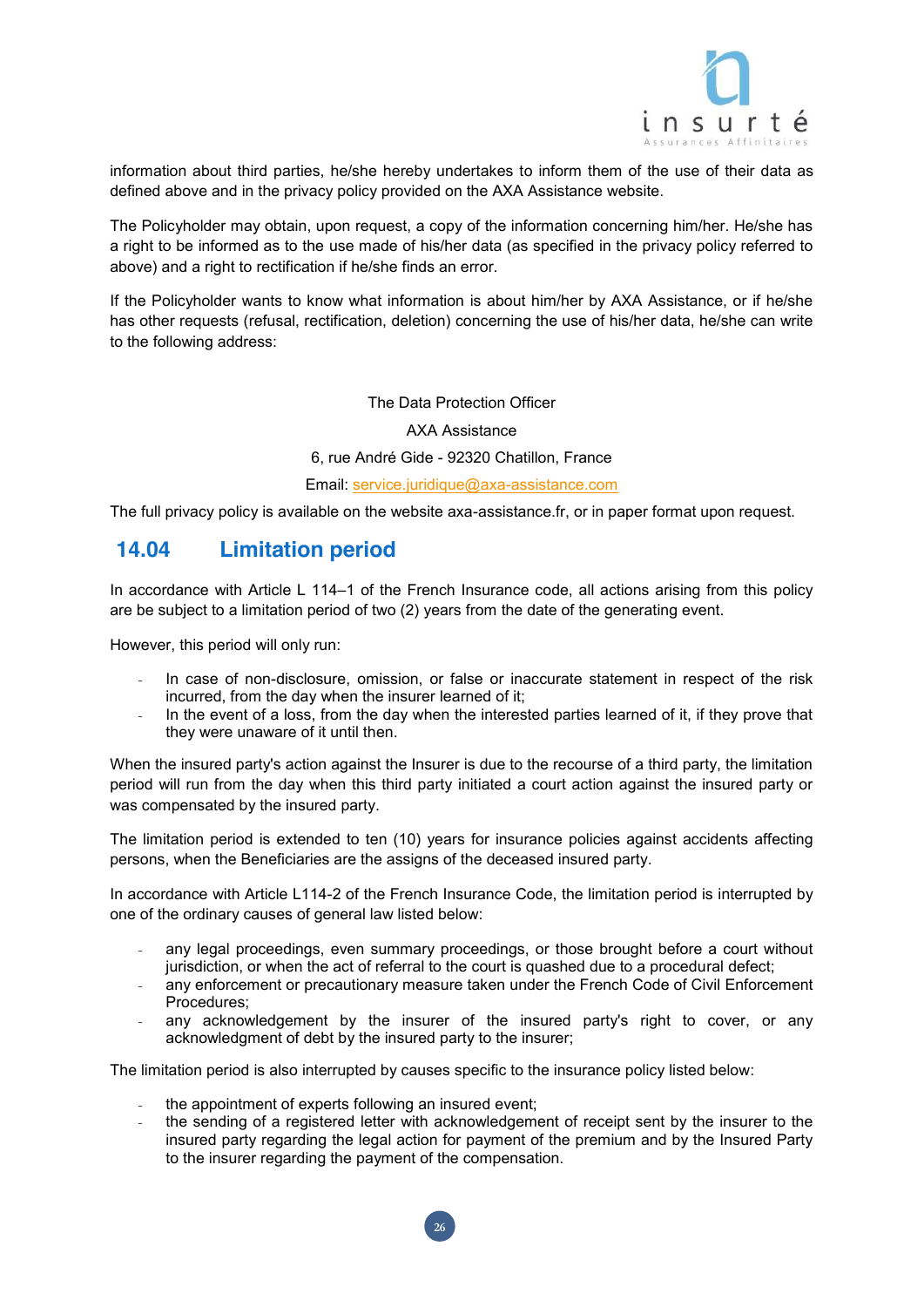

The limitation period is suspended from the day on which, after the occurrence of a dispute, the parties agree to resort to mediation or conciliation or, absent a written agreement, from the date of the first mediation or conciliation meeting. The limitation period is also suspended from the conclusion of a participatory procedure agreement. The limitation period resumes for a period not less than six months from the date on which one or both of the parties or the mediator or conciliator pronounce that mediation or conciliation has ended. In the case of a participatory procedure agreement, the limitation period resumes from the end of the agreement, for a period that cannot be less than six months.

The limitation period is also suspended when the judge grants a request for an investigation prior to any trial. The limitation period resumes on the day on which the investigation is executed for a period of not less than six months.

The limitation period is also suspended when the party is unable to act as a result of an impediment resulting from the law, the agreement or force majeure.

In accordance with Article L114–3 of the French Insurance Code, the parties to the insurance policy may not, even by joint agreement, change the duration of the limitation period or add causes for suspending or interrupting it.

## **14.05 Plurality of insurance**

In accordance with the provisions of article L.121-4 of the French Insurance Code, when several insurances are contracted without fraud, each one of them produces its effects within the limits of each policy's covers, in compliance with the provisions of Article L.121-1 of the French Insurance Code.

## **14.06 Subrogation to the rights and actions of the Insured Party**

AXA Assistance is subrogated to the rights and actions of the Insured Party against any third party responsible for the event that triggered the intervention and/or compensation, up to the amount of the costs incurred and/or the compensation paid in execution of the policy.

## **14.07 Complaints and Mediation**

In case of disagreement concerning the award, administration or execution of the Policy, the Policyholder can contact

#### INSURTE

#### contact@schengen-step.com

who will reply as soon as possible.

In the event of an unsatisfactory response to a complaint by the Policyholder, or in the event of a complaint concerning the implementation of the Policy covers, the Policyholder can contact

> AXA Assistance The Customer Relations Department 6, rue André Gide 92320 Chatillon – France

> > **27**

Or via the website, from the "contact" section